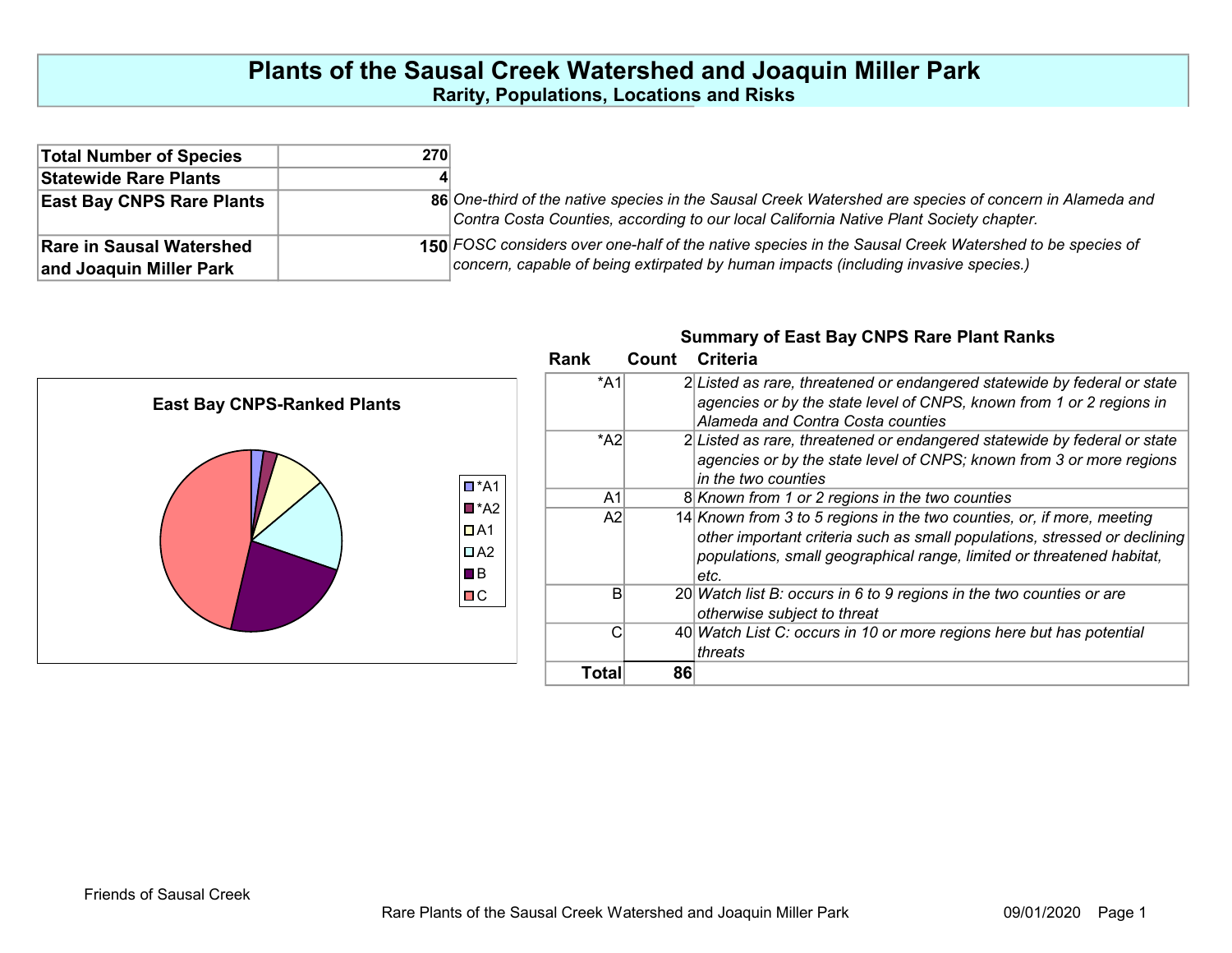| <b>Scientific Name</b>                                   | <b>Common Name</b>    | State CNPS EBCNPS Rare in |      |            | <b>Location Notes</b>                                                       |
|----------------------------------------------------------|-----------------------|---------------------------|------|------------|-----------------------------------------------------------------------------|
|                                                          |                       | Rank                      | Rank | Sausal/    |                                                                             |
|                                                          |                       |                           |      | <b>JMP</b> |                                                                             |
| Acaena pinnatifida var. californica California sheepburr |                       |                           | C    | yes        | 2 small populations at 2 locations in JM Park; one on serpentine at risk    |
|                                                          |                       |                           |      |            | from broom and star thistle and from grazing; one on a rocky outcrop;       |
|                                                          |                       |                           |      |            | very few plants                                                             |
| Acer macrophyllum                                        | big-leaf maple        |                           |      |            | large population near Zinn Trail; many trees near Palo Seco Creek; 2-3      |
|                                                          |                       |                           |      |            | near Fern Ravine                                                            |
| Acer negundo                                             | box-elder             |                           |      |            | 2 locations in JM Park; little viable seed                                  |
| Achillea millefolium                                     | varrow                |                           |      |            | good populations on Sanborn serpentine; other scattered locations           |
| Acmispon americanus var.                                 | Spanish lotus         |                           |      | <b>ves</b> | 2 small populations on Sanborn serpentine                                   |
| americanus                                               |                       |                           |      |            |                                                                             |
| Acmispon brachycarpus                                    | woolly trefoil        |                           |      | yes        | mostly on serpentine or rock outcrops                                       |
| Acmispon glaber var. glaber                              | California broom      |                           |      | yes        | few scattered individuals and small populations, mostly in JM Park, 1 at    |
|                                                          |                       |                           |      |            | risk from French broom                                                      |
| Acmispon parviflorus                                     | hill lotus            |                           |      | yes        | 1 known location in JM Park                                                 |
| Acmispon wrangelianus                                    | California lotus      |                           |      | <b>ves</b> | scattered small populations on Sanborn serpentine                           |
| Actaea rubra                                             | baneberry             |                           | B    |            | scattered small populations in Dimond Canyon and JM Park                    |
| Adenostoma fasciculatum var.                             | chamise               |                           |      | <b>ves</b> | 1 location in JM Park, several plants                                       |
| fasciculatum                                             |                       |                           |      |            |                                                                             |
| Adiantum jordanii                                        | California maidenhair |                           |      | ves        | scattered individuals and small populations                                 |
| Aesculus californica                                     | California buckeye    |                           |      |            | good populations in many locations; curiously, does not occur in JM<br>Park |
| Agoseris grandiflora var.                                | California dandelion  |                           |      |            | almost all on Sanborn or JM Road serpentine; much of its territory          |
| grandiflora                                              |                       |                           |      |            | grazed                                                                      |
| Agrostis pallens                                         | bent grass            |                           |      |            | scattered good populations in JM Park                                       |
| Alnus rhombifolia                                        | white alder           |                           |      |            | aging trees in Dimond Park and lower Dimond Canyon; 2 or 3 at               |
|                                                          |                       |                           |      |            | Beaconsfield                                                                |
| Amsinckia sp.                                            | fiddleneck            |                           |      | ves        | cannot find; in M Lowe thesis; possibly extirpated                          |
| Anaphalis margaritacea                                   | pearly everlasting    |                           |      |            | 3-4 large clones and scattered smaller populations near Sequoia Arena       |
| Angelica californica                                     | angelica              |                           |      | yes        | scattered individuals and small populations in JM Park and Dimond           |
|                                                          |                       |                           |      |            | Canyon; one good population JM Park but seed set limited by mildew          |
|                                                          |                       |                           |      |            | from bay tree shading                                                       |
| Antirrhinum vexillocalyculatum                           | wiry snapdragon       |                           | B    | yes        | 1 location, very small population; not seen recently                        |
| subsp. vexillocalyculatum                                |                       |                           |      |            |                                                                             |
| Aphanes occidentalis                                     | lady's mantle         |                           |      | yes        | 1 small population on Sanborn serpentine                                    |
| Apocynum androsaemifolium                                | bitter dogbane        |                           | B    | <b>ves</b> | 2 populations at risk from fuel management; 1 on Skyline near Chabot,       |
|                                                          |                       |                           |      |            | 1 on Monterey near golf course                                              |
| Aquilegia formosa                                        | columbine             |                           | C    | yes        | presumed extirpated; 1 location near Sinawik Loop subsumed by ivy           |
|                                                          |                       |                           |      |            | and poison oak, nursery has a few plants grown from seeds of this           |
|                                                          |                       |                           |      |            | population and has additional seed                                          |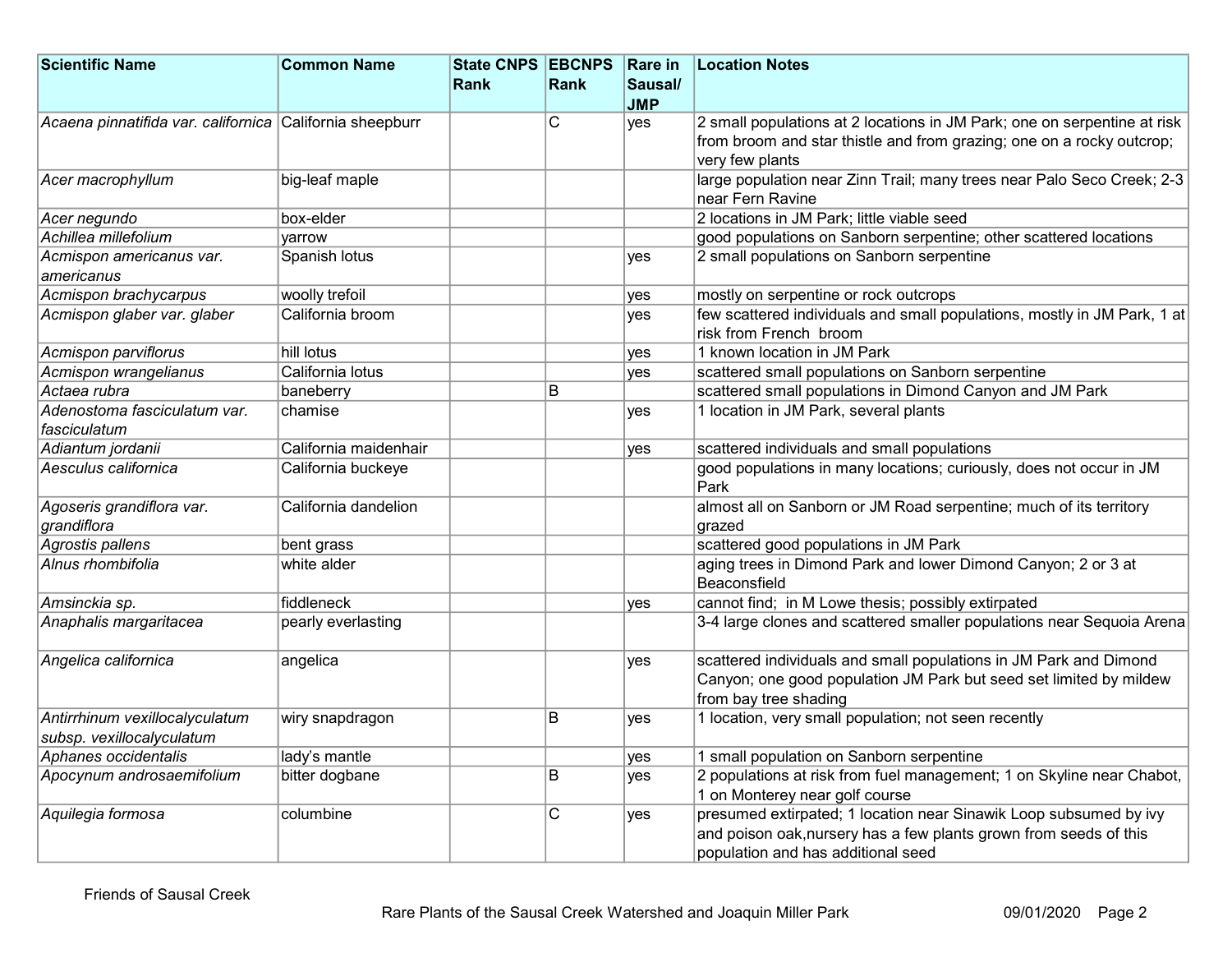| <b>Scientific Name</b>                           | <b>Common Name</b>            | <b>State CNPS EBCNPS</b> |                 | <b>Rare in</b> | <b>Location Notes</b>                                                                                                                                                                              |
|--------------------------------------------------|-------------------------------|--------------------------|-----------------|----------------|----------------------------------------------------------------------------------------------------------------------------------------------------------------------------------------------------|
|                                                  |                               | <b>Rank</b>              | Rank            | Sausal/        |                                                                                                                                                                                                    |
|                                                  |                               |                          |                 | <b>JMP</b>     |                                                                                                                                                                                                    |
| Aralia californica                               | elk-clover                    |                          | B               |                | several locations in JM Park; good population near Ascot on private<br>property; some in Castle area on private property; some may be at risk<br>from high streamflows                             |
| Arbutus menziesii                                | Pacific madrone               |                          | $\overline{C}$  |                | only 1 or 2 known below Highway 13; good populations in other upper<br>watershed locations; susceptible to Phytophthora cinnamomi                                                                  |
| Arctostaphylos crustacea subsp.<br>crustacea     | brittleleaf manzanita         |                          | $\mathsf{C}$    | <b>ves</b>     | even-aged stand near Sequoia-Bayview Trail is senescent; newly found<br>stand nearby with many aged large plants and some younger plants                                                           |
| Arctostaphylos pallida                           | pallid manzanita              | 1B.1                     | $*$ A1          | <b>ves</b>     | along Manzanita Drive; near Exeter; in JM Park near Chabot & Roberts<br>at risk from soil pathogen (Phytophthora) and fuel management;<br>Federal status: threatened; CA status: endangered        |
| Arnica discoidea                                 | rayless coast arnica          |                          | B               | ves            | 1 population near Sinawik Loop Trail; plants do not bloom some years,<br>others have sparse bloom; at risk from bootleg trails                                                                     |
| Artemisia californica                            | California sagebrush          |                          |                 |                | many locations                                                                                                                                                                                     |
| Artemisia douglasiana                            | mugwort                       |                          |                 |                | many locations                                                                                                                                                                                     |
| Asarum caudatum                                  | wild ginger                   |                          | $\overline{A2}$ |                | large patch in JM Park being invaded by Ehrharta grass; scattered<br>other locations in JM Park; 1 tiny patch in Dimond Canyon; some<br>former locations overgrown by ivy                          |
| Astragalus gambelianus                           | Gambel's dwarf milk-<br>vetch |                          |                 | ves            | large population near Butters Drive, small population near Skyline and<br><b>JM Road</b>                                                                                                           |
| Athyrium filix-femina var.<br>cyclosorum         | western lady fern             |                          |                 |                | many riparian sites, some very good populations; some sites at risk<br>from increasing peak storm flows                                                                                            |
| Baccharis glutinosa                              | marsh baccharis               |                          |                 |                | 1 small population near Sequoia Arena; all female!                                                                                                                                                 |
| Baccharis pilularis subsp.<br>consanguinea       | coyote brush                  |                          |                 |                | many locations                                                                                                                                                                                     |
| Barbarea orthoceras                              | winter cress                  |                          |                 |                | small, scattered populations                                                                                                                                                                       |
| Berberis pinnata subsp. pinnata                  | California barberry           |                          | C               | ves            | 1 very small population near Sinawik Loop Trail at risk from competing<br>shrubs; 1 small population along Cinderella Trail                                                                        |
| Brodiaea elegans subsp. elegans harvest brodiaea |                               |                          |                 | yes            | 2 small populations on Sanborn serpentine, formerly grazed; other<br>scattered individuals                                                                                                         |
| Bromus carinatus var. carinatus                  | California brome              |                          |                 |                | many locations                                                                                                                                                                                     |
| <b>Bromus laevipes</b>                           | woodland brome                |                          |                 |                | many locations                                                                                                                                                                                     |
| Calamagrostis rubescens                          | pinegrass                     |                          | B               | ves            | 1 small population under brittleleaf manzanitas near Sequoia-Bayview<br>Trail; does not bloom but reproduces vegetatively; at risk from loss of<br>this population of manzanitas due to senescence |
| Calandrinia menziesii                            | red maids                     |                          |                 | yes            | very small populations on serpentine outcrops                                                                                                                                                      |
| Callitriche marginata                            | water starwort                |                          |                 | yes            | small population at Fern Ravine wetland                                                                                                                                                            |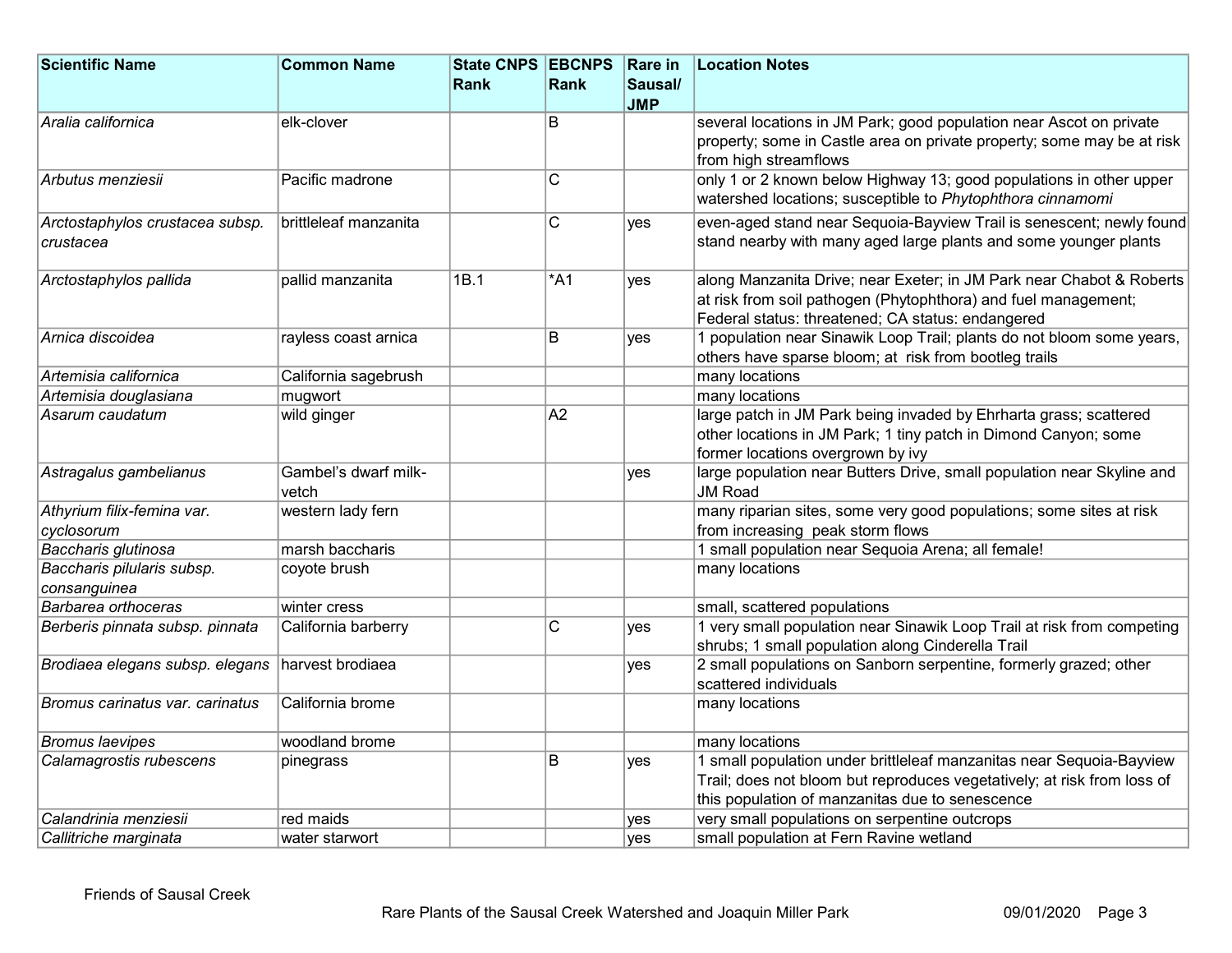| <b>Scientific Name</b>         | <b>Common Name</b>   | State CNPS EBCNPS |        | Rare in    | <b>Location Notes</b>                                                                                         |
|--------------------------------|----------------------|-------------------|--------|------------|---------------------------------------------------------------------------------------------------------------|
|                                |                      | <b>Rank</b>       | Rank   | Sausal/    |                                                                                                               |
|                                |                      |                   |        | <b>JMP</b> |                                                                                                               |
| Calochortus luteus             | yellow mariposa lily |                   | C      |            | mostly on Sanborn serpentine; a small population near Skyline and JM                                          |
|                                |                      |                   |        |            | Road at risk from fuel management                                                                             |
| Calochortus umbellatus         | Oakland star-tulip   | 4.2               | $*$ A2 | yes        | good populations at scattered locations on Sanborn serpentine, 1                                              |
|                                |                      |                   |        |            | formerly grazed, 1 at risk from off-trail cyclists 1 at risk from broom and                                   |
|                                |                      |                   |        |            | star thistle; another tiny patch near Castle Drive                                                            |
| Calystegia purpurata subsp.    | morning glory        |                   |        |            | many scattered locations                                                                                      |
| purpurata                      |                      |                   |        |            |                                                                                                               |
| Calystegia subacaulis subsp.   | hill morning-glory   |                   |        |            | mostly on Sanborn serpentine and in Sunset grassland, scattered                                               |
| subacaulis                     |                      |                   |        |            | populations                                                                                                   |
| Cardamine californica          | milk maids           |                   |        |            | many scattered locations in JM Park                                                                           |
| Cardamine oligosperma          | bitter cress         |                   |        |            | locations not tracked; nursery "weed"                                                                         |
| Carex barbarae                 |                      |                   | C      |            |                                                                                                               |
|                                | Santa Barbara sedge  |                   |        | yes        | 3 populations in JM Park; extensive near Cinderella Trail; small near<br><b>Sunset and Castle Park Trails</b> |
| Carex globosa                  | round-fruit sedge    |                   | A1     |            | few scattered plants in JM Park redwoods; several plants at good site                                         |
|                                |                      |                   |        | yes        | near/in Roberts Recreation Area                                                                               |
| Carex leptopoda                | short-scale sedge    |                   | A1     |            | very few individuals, 1 or 2 locations near Palo Seco Creek; at high risk                                     |
|                                |                      |                   |        | yes        | of extirpation from erosion, foot traffic                                                                     |
| Carex subbracteata             | small-bracted sedge  |                   | B      |            | good populations near Fern Ravine and Sequoia Arena; some across                                              |
|                                |                      |                   |        |            | Skyline near Roberts; a few plants in Beaconsfield                                                            |
| Carex tumulicola               | Berkeley sedge       |                   | C      | yes        | one large clump near Sanborn; formerly grazed; protected by FOSC                                              |
|                                |                      |                   |        |            | during recent grazing                                                                                         |
| Caulanthus lasiophyllus        | California mustard   |                   |        |            | small, sporadic populations in JM Park                                                                        |
| Ceanothus oliganthus var.      | jimbrush             |                   |        | yes        | very few plants; mostly individuals in scattered locations                                                    |
| sorediatus                     |                      |                   |        |            |                                                                                                               |
| Ceanothus thyrsiflorus         | blueblossom          |                   |        | yes        | has not been found recently; may be near Chaparral Trail                                                      |
| Cercocarpus betuloides var.    | birch-leafmountain   |                   | C      | yes        | 2 plants in each of 2 locations near Bridgeview Trail; 1 at risk from                                         |
| betuloides                     | mahogany             |                   |        |            | PG&E right of way; planted population at Native Plant Nursery in JM                                           |
|                                |                      |                   |        |            | Park doing well.                                                                                              |
| Chlorogalum pomeridianum var.  | soap plant           |                   |        |            | good populations in many locations; many impacted by fuel                                                     |
| pomeridianum                   |                      |                   |        |            | management; some flower stalk harvesting for food by humans and                                               |
|                                |                      |                   |        |            | ∣deer                                                                                                         |
| Chrysolepis chrysophylla var.  | golden chinquapin    |                   | A2     | yes        | 1 plant near brittleleaf manzanitas off Sequoia-Bayview Trail; may be                                         |
| minor                          |                      |                   |        |            | others in dense chaparral area                                                                                |
| Cirsium occidentale var.       | Venus thistle        |                   |        | yes        | very small populations near Sunset Trail, some grazed; special                                                |
| venustum                       |                      |                   |        |            | attention is required to avoid extirpation                                                                    |
| Clarkia rubicunda              | farewell-to-spring   |                   |        | yes        | 1 small population in JM Park; formerly grazed; at risk from dense                                            |
|                                |                      |                   |        |            | annual grass                                                                                                  |
| Claytonia exigua subsp. exigua | serpentine spring    |                   | C      | yes        | small population at JM Rd and Skyline; at risk from fuel management                                           |
|                                | beauty               |                   |        |            | and drought; extirpated? Not found in 2018                                                                    |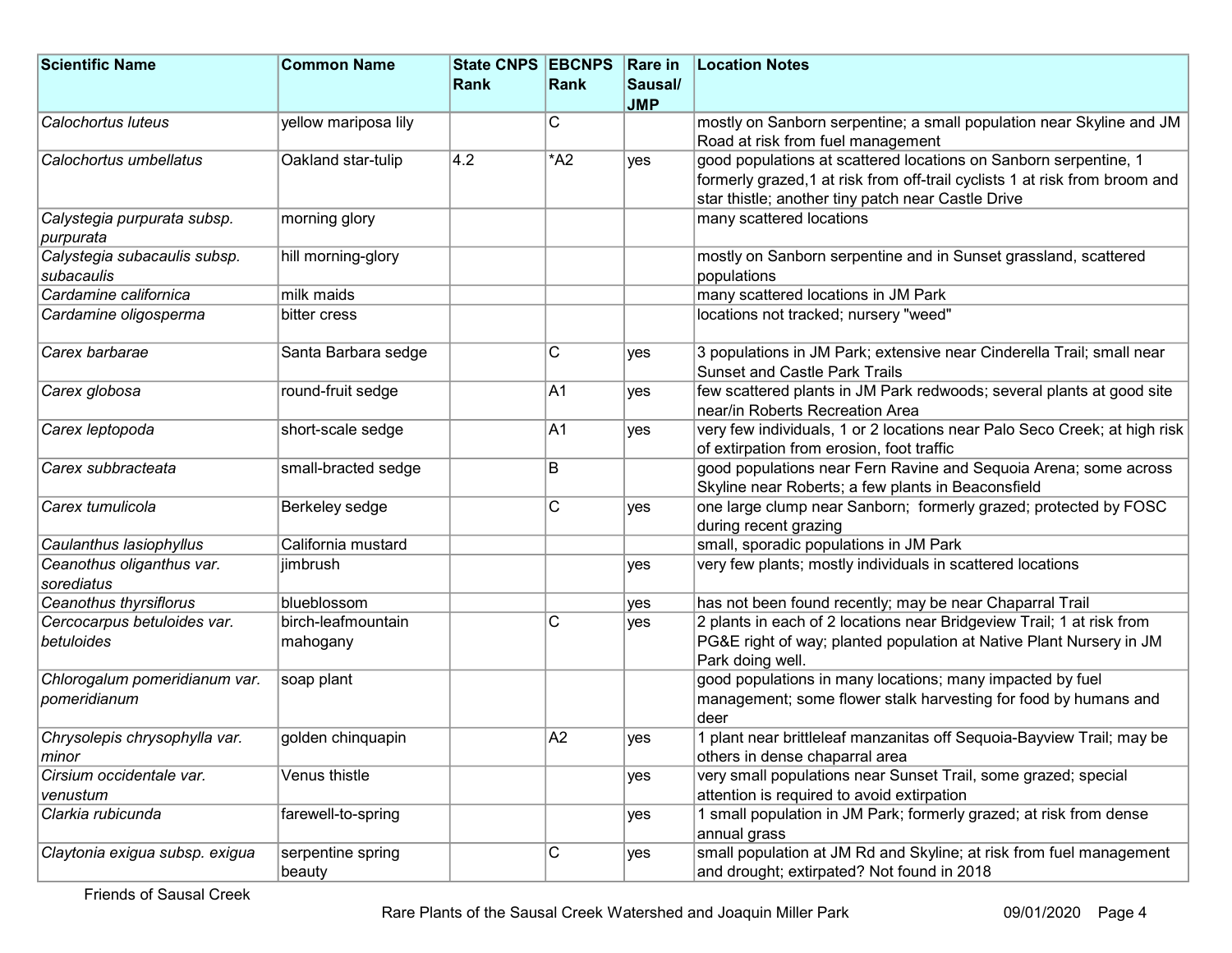| <b>Scientific Name</b>                                 | <b>Common Name</b>               | <b>State CNPS EBCNPS</b> |                         | <b>Rare in</b> | <b>Location Notes</b>                                                                                                                       |
|--------------------------------------------------------|----------------------------------|--------------------------|-------------------------|----------------|---------------------------------------------------------------------------------------------------------------------------------------------|
|                                                        |                                  | <b>Rank</b>              | Rank                    | Sausal/        |                                                                                                                                             |
|                                                        |                                  |                          |                         | <b>JMP</b>     |                                                                                                                                             |
| Claytonia parviflora subsp.<br>parviflora              | miner's lettuce                  |                          |                         |                | many locations                                                                                                                              |
| Claytonia perfoliata subsp.                            | miner's lettuce                  |                          |                         |                | near Sinawik Trail; locations not tracked                                                                                                   |
| mexicana                                               |                                  |                          |                         |                |                                                                                                                                             |
| Claytonia perfoliata subsp.<br>perfoliata              | miner's lettuce                  |                          |                         |                | populations not tracked                                                                                                                     |
| Clematis lasiantha                                     | pipestems, chaparral<br>clematis |                          |                         | yes            | most in Dimond Canyon: largest plants felled by fallen pine; some<br>individuals cut during fuel abatement; 1 in JM Park near Sinawik Trail |
| Clinopodium douglasii                                  | yerba buena                      |                          |                         |                | many locations; some at risk from veldt grass                                                                                               |
| Collinsia heterophylla var.                            | Chinese houses                   |                          |                         | yes            | 1 small population near Palos Colorados Trail; some impact from off-                                                                        |
| heterophylla                                           |                                  |                          |                         |                | trail traffic; did not appear during drought years                                                                                          |
| Corallorhiza maculata var.                             | spotted coralroot                |                          | A2                      | ves            | 1 small population near Sinawik Loop Trail                                                                                                  |
| maculata                                               |                                  |                          |                         |                |                                                                                                                                             |
| Cornus sericea subsp. sericea                          | western creek dogwood            |                          | $\overline{\mathsf{C}}$ |                | 1 large specimen, few other individuals on Cinderella Creek at Sunset                                                                       |
|                                                        |                                  |                          |                         |                | Trail; others near Cinderella and Palo Seco Creeks; small plants found                                                                      |
|                                                        |                                  |                          |                         |                | near Ascot and on Larry Lane; many successful outplants in Dimond                                                                           |
|                                                        |                                  |                          |                         |                | Park and Canyon                                                                                                                             |
| Corylus cornuta subsp. californica California hazelnut |                                  |                          |                         |                | many locations                                                                                                                              |
| Cynoglossum grande                                     | hound's tongue                   |                          |                         | <b>ves</b>     | 3 known moderate populations, 2 in JM Park, 1 in Dimond Canyon,                                                                             |
|                                                        |                                  |                          |                         |                | others scattered                                                                                                                            |
| Cyperus eragrostis                                     | tall nutsedge                    |                          |                         |                | many locations                                                                                                                              |
| Danthonia californica                                  | California oatgrass              |                          | С                       | yes            | recent find on Butters parcel; not found in last survey                                                                                     |
| Daucus pusillus                                        | wild carrot                      |                          |                         | ves            | small population on Sanborn serpentine, at extreme risk from off-trail<br>cyclists                                                          |
| Deschampsia cespitosa subsp.                           | tufted hairgrass                 |                          |                         | yes            | very small population in Fern Ravine wetland; at risk from drought, not                                                                     |
| cespitosa                                              |                                  |                          |                         |                | seen for 2 years                                                                                                                            |
| Dicentra formosa                                       | western bleeding hearts          |                          | A2                      | <b>ves</b>     | 1 small population near Ascot in Marj Saunders Park at risk from fuel<br>management                                                         |
| Dichelostemma capitatum subsp.                         | blue dicks                       |                          |                         |                | most in grazed areas on Sanborn serpentine or in Sinawik Loop Trail                                                                         |
| capitatum                                              |                                  |                          |                         |                | meadow; some populatons at risk from invasive veldt grass                                                                                   |
| Dichondra donelliana                                   | California ponysfoot             |                          |                         | yes            | small population at 1 location between sidewalk and park road                                                                               |
| Diplacus aurantiacus var.                              | bush monkeyflower                |                          |                         |                | many good populations in many locations, some at risk from acacia                                                                           |
| aurantiacus                                            |                                  |                          |                         |                | and other encroaching trees                                                                                                                 |
| Dirca occidentalis                                     | western leatherwood              | 1B.2                     | $*$ A2                  | <b>ves</b>     | 1 population of several plants in heavy shade, one other plant near                                                                         |
|                                                        |                                  |                          |                         |                | Sequoia-Bayview Trail; recent newly found off-trail site in Cinderella                                                                      |
|                                                        |                                  |                          |                         |                | ravine has as least 5 plants; rare plant statewide                                                                                          |
| Distichlis spicata                                     | salt grass                       |                          |                         | yes            | 1 small population at estuary                                                                                                               |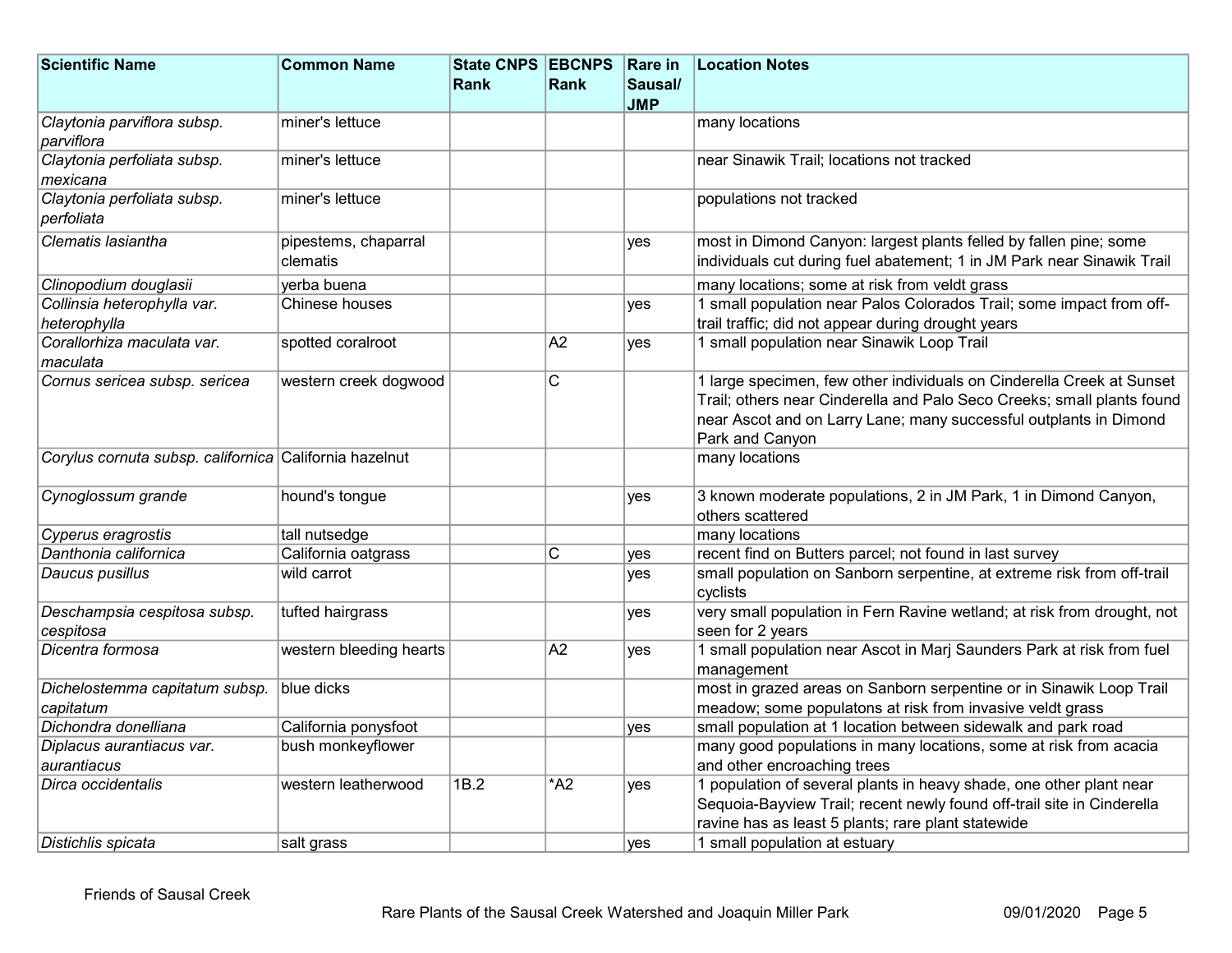| <b>Scientific Name</b>                            | <b>Common Name</b>  | <b>State CNPS EBCNPS</b> |      | <b>Rare in</b> | <b>Location Notes</b>                                                                                                                                                                   |
|---------------------------------------------------|---------------------|--------------------------|------|----------------|-----------------------------------------------------------------------------------------------------------------------------------------------------------------------------------------|
|                                                   |                     | Rank                     | Rank | Sausal/        |                                                                                                                                                                                         |
|                                                   |                     |                          |      | <b>JMP</b>     |                                                                                                                                                                                         |
| Drymocallis glandulosa var.                       | sticky cinquefoil   |                          |      | yes            | very few individuals near Sequoia Arena; some near trail to Browning                                                                                                                    |
| glandulosa                                        |                     |                          |      |                | Monument                                                                                                                                                                                |
| Dryopteris arguta                                 | coastal wood fern   |                          |      |                | good populations at many locations                                                                                                                                                      |
| Elymus glaucus subsp. glaucus                     | blue wildrye        |                          |      |                | good populations at many locations                                                                                                                                                      |
| Elymus multisetus                                 | big squirreltail    |                          | C    | yes            | 3 populations, all on serpentine; near Sanborn; on Butters parcel, and<br>at JM Rd & Skyline; JM Rd population at risk from fuel management;<br>Butters population in grazing exclusion |
| Epilobium brachycarpum                            | annual fireweed     |                          |      | ves            | one known population on Sanborn serpentine                                                                                                                                              |
| Epilobium canum subsp. canum                      | California fuchsia  |                          |      |                | most plants in grazed areas; plants remain small and rarely flower and<br>fruit                                                                                                         |
| Epilobium ciliatum subsp. ciliatum willow-herb    |                     |                          |      |                | Fern Ravine wetland; may have come with nursery outplants; 2<br>locations                                                                                                               |
| Epilobium minutum                                 | little willowherb   |                          |      | yes            | small populations at 2 locations: Sanborn serpentine population at risk<br>from off-trail cyclists; JM Rd & Skyline population at risk from fuel<br>management                          |
| Equisetum arvense                                 | common horsetail    |                          |      | yes            | very small population near Cinderella Creek and Sunset Trail                                                                                                                            |
| Equisetum hyemale subsp. affine                   | scouring rush       |                          |      | yes            | 1 large population on private property and on street near Chelsea and<br>Longcroft; small population in JM Park near Cinderella Creek at risk<br>from off-trail activities              |
| Equisetum telmateia subsp.<br>braunii             | giant horsetail     |                          |      |                | widespread in riparian areas and seeps                                                                                                                                                  |
| Eriogonum luteolum var. caninum Tiburon buckwheat |                     | 1B.2                     | *A1  | yes            | 2 populations; small population on Sanborn serpentine at dire risk from<br>off-trail cyclists, population at JM Rd and Skyline almost extirpated by<br>fuel management                  |
| Eriogonum nudum var.<br>auriculatum               | eared buckwheat     |                          |      |                | mostly on serpentine or rock outcrops; most areas formerly grazed;<br>recent change in grazing to avoid rocky outcrops has help some<br>populations                                     |
| Eriophyllum confertiflorum var.<br>confertiflorum | golden yarrow       |                          |      | yes            | mostly on Sanborn serpentine or at JM Rd and Skyline; most sites at<br>risk from fuel management                                                                                        |
| Erysimum capitatum var.                           | western/foothill    |                          |      | yes            | 1 very small population at JM Rd and Skyline at severe risk from fuel                                                                                                                   |
| capitatum                                         | wallflower          |                          |      |                | management; may have been extirpated (2017)                                                                                                                                             |
| Erythranthe cardinalis                            | red monkeyflower    |                          | C    | yes            | no sites currently known with natural occurrences in parks; FOSC<br>needs to check out outplant sites; 1 location known on private property;<br>we still have some seed                 |
| Erythranthe guttatus                              | yellow monkeyflower |                          |      | yes            | good populations on seeps and in riparian areas; mostly in JM Park<br>and Dimond Canyon                                                                                                 |
| Eschscholzia californica                          | California poppy    |                          |      |                | good populations in scattered locations                                                                                                                                                 |
| Euphorbia serpyllifolia subsp.<br>serpyllifolia   | spurge              |                          |      | yes            | found in Ranger Station parking lot                                                                                                                                                     |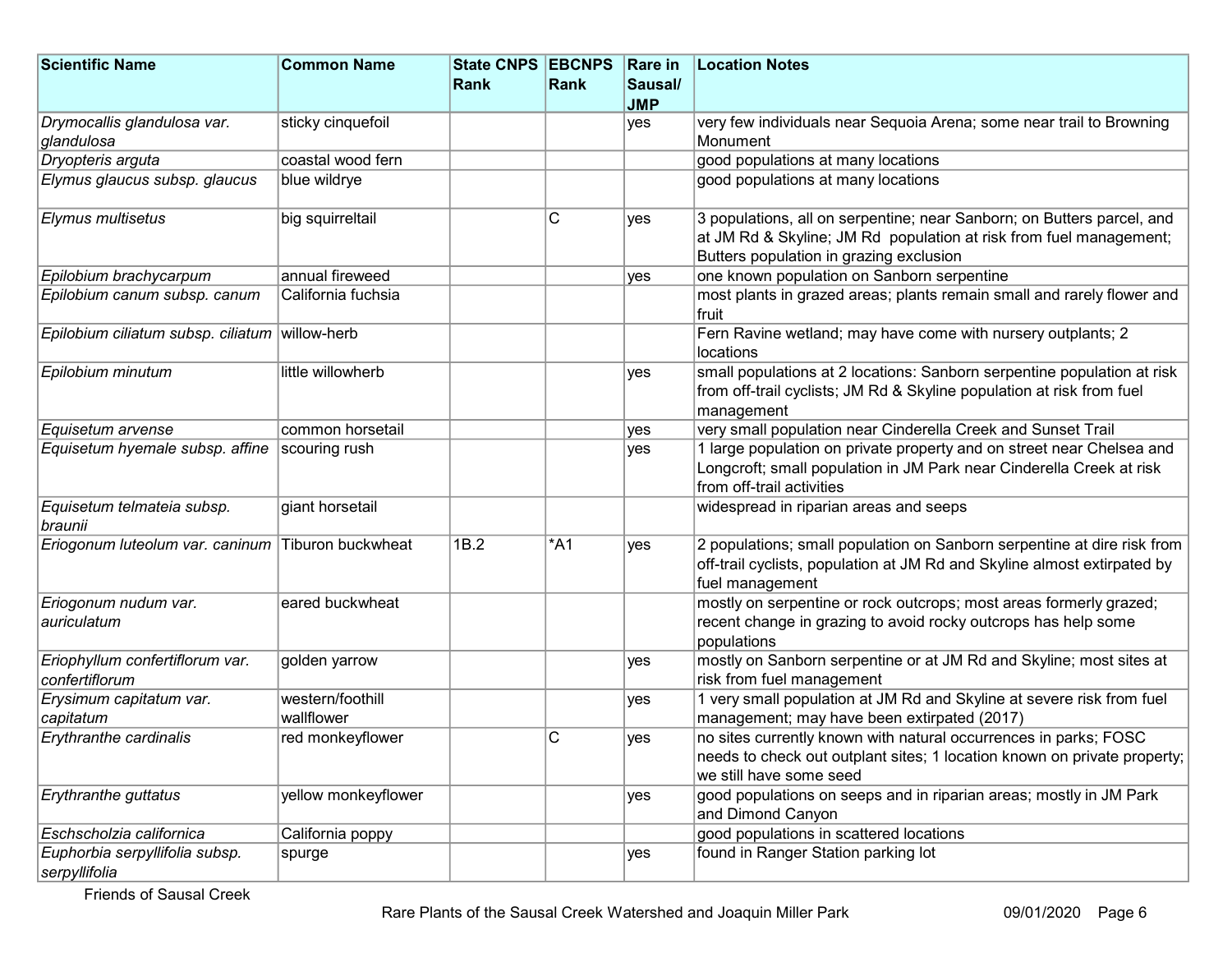| <b>Scientific Name</b>                                                              | <b>Common Name</b>                       | State CNPS EBCNPS |                | <b>Rare in</b> | <b>Location Notes</b>                                                                                                                                                                                                                                                 |
|-------------------------------------------------------------------------------------|------------------------------------------|-------------------|----------------|----------------|-----------------------------------------------------------------------------------------------------------------------------------------------------------------------------------------------------------------------------------------------------------------------|
|                                                                                     |                                          | Rank              | Rank           | Sausal/        |                                                                                                                                                                                                                                                                       |
|                                                                                     |                                          |                   |                | <b>JMP</b>     |                                                                                                                                                                                                                                                                       |
| Euphorbia spathulata                                                                | warty spurge                             |                   |                | yes            | at spur trail between Palos Colorados Trail and Joaquin Miller Rd.                                                                                                                                                                                                    |
|                                                                                     |                                          |                   |                |                | (opposite Crockett Place)                                                                                                                                                                                                                                             |
| Eurybia radulina                                                                    | rough-leaved aster                       |                   |                |                | good populations in many locations                                                                                                                                                                                                                                    |
| Festuca californica                                                                 | California fescue                        |                   | C              | ves            | 2 individuals near Sinawik Loop Trail; not seen on recent searches                                                                                                                                                                                                    |
| Festuca microstachys                                                                | Pacific fescue                           |                   |                |                | on Sanborn serpentine and on Butters serpentine; small and easily                                                                                                                                                                                                     |
|                                                                                     |                                          |                   |                |                | overlooked, population not assessed                                                                                                                                                                                                                                   |
| Fragaria vesca                                                                      | wood strawberry                          |                   |                |                | many good populations at many locations                                                                                                                                                                                                                               |
| Frangula californica subsp.                                                         | California coffeeberry                   |                   |                |                | many scattered individuals at many locations                                                                                                                                                                                                                          |
| californica                                                                         |                                          |                   |                |                |                                                                                                                                                                                                                                                                       |
| Fritillaria affinis                                                                 | checker lily                             |                   |                | yes            | several small populations in JM Park, most grazed; near Sinawik Loop                                                                                                                                                                                                  |
|                                                                                     |                                          |                   |                |                | or Sanborn                                                                                                                                                                                                                                                            |
| Galium aparine                                                                      | goose grass, bedstraw                    |                   |                |                | many scattered populations, some very large                                                                                                                                                                                                                           |
| Galium californicum subsp.                                                          | California bedstraw                      |                   |                | yes            | few individuals plants in JM Park                                                                                                                                                                                                                                     |
| californicum                                                                        |                                          |                   |                |                |                                                                                                                                                                                                                                                                       |
| Galium porrigens var. porrigens                                                     | climbing bedstraw                        |                   |                |                | many plants in scattered locations                                                                                                                                                                                                                                    |
| Galium triflorum                                                                    | sweet-scented bedstraw                   |                   | B              | yes            | along east portion of Palos Colorados Trail -- the switchbacks from the                                                                                                                                                                                               |
|                                                                                     |                                          |                   |                |                | trail rerouting, various other places including Fern Ravine                                                                                                                                                                                                           |
| Gamochaeta ustulata                                                                 | featherweed                              |                   |                | yes            | small population near Castle Park Trail                                                                                                                                                                                                                               |
| Garrya elliptica                                                                    | coast silk-tassle                        |                   | B              | yes            | 2 locations along Bridgeview; 2 along Sinawik Trail, a few on Browning                                                                                                                                                                                                |
|                                                                                     |                                          |                   |                |                | Hill; significant stand on private property                                                                                                                                                                                                                           |
| Gaultheria shallon                                                                  | salal                                    |                   | A1             | yes            | very small populations in 3 locations in JM Park redwoods & Redwood                                                                                                                                                                                                   |
|                                                                                     |                                          |                   |                |                | Park; rarely bloom and fruit; at the edge of their range                                                                                                                                                                                                              |
| Gilia achilleifolia subsp.                                                          | California gilia                         |                   |                | yes            | 1 very small population in Sunset grassland; grazed; from M Lowe                                                                                                                                                                                                      |
| multicaulis                                                                         |                                          |                   |                |                | thesis, not recently found                                                                                                                                                                                                                                            |
| Gilia clivorum                                                                      | purplespot gilia                         |                   |                | yes            | 2 small populations: Sanborn serpentine and JM Rd and Skyline; at risk                                                                                                                                                                                                |
|                                                                                     |                                          |                   |                |                | from fuel management and grazing                                                                                                                                                                                                                                      |
| Grindelia hirsutula                                                                 | gumplant                                 |                   | C              | yes            | small populations on Sanborn serpentine and JM Rd and Skyline; JM                                                                                                                                                                                                     |
|                                                                                     |                                          |                   |                |                | Rd population at risk from fuel management                                                                                                                                                                                                                            |
| Grindelia stricta var. angustifolia                                                 | gumplant                                 |                   |                | yes            | 2-3 plants at Oakland Estuary                                                                                                                                                                                                                                         |
|                                                                                     |                                          |                   |                |                |                                                                                                                                                                                                                                                                       |
| Gutierrezia californica                                                             | matchweed                                |                   | $\overline{C}$ | yes            | 4-5 plants at JM Rd and Skyline at severe risk from fuel management                                                                                                                                                                                                   |
|                                                                                     |                                          |                   |                |                |                                                                                                                                                                                                                                                                       |
| Helenium puberulum                                                                  | sneezeweed                               |                   |                | yes            | in M Lowe thesis, location not known                                                                                                                                                                                                                                  |
|                                                                                     |                                          |                   |                |                |                                                                                                                                                                                                                                                                       |
| luzulifolia                                                                         |                                          |                   |                |                |                                                                                                                                                                                                                                                                       |
| Heracleum maximum                                                                   |                                          |                   |                |                |                                                                                                                                                                                                                                                                       |
|                                                                                     | few-flowered evax                        |                   |                | yes            |                                                                                                                                                                                                                                                                       |
| sparsiflora                                                                         |                                          |                   |                |                |                                                                                                                                                                                                                                                                       |
|                                                                                     |                                          |                   |                |                |                                                                                                                                                                                                                                                                       |
| Hemizonia congesta subsp.<br>Hesperevax sparsiflora var.<br>Heteromeles arbutifolia | hayfield tarweed<br>cow parsnip<br>toyon |                   |                |                | good populations, mostly on Sanborn serpentine; mostly grazed; some<br>at risk from veldt grass invasion<br>good populations in many locations<br>small population on Sanborn serpentine and at JM Road and Skyline<br>small stands and individuals in many locations |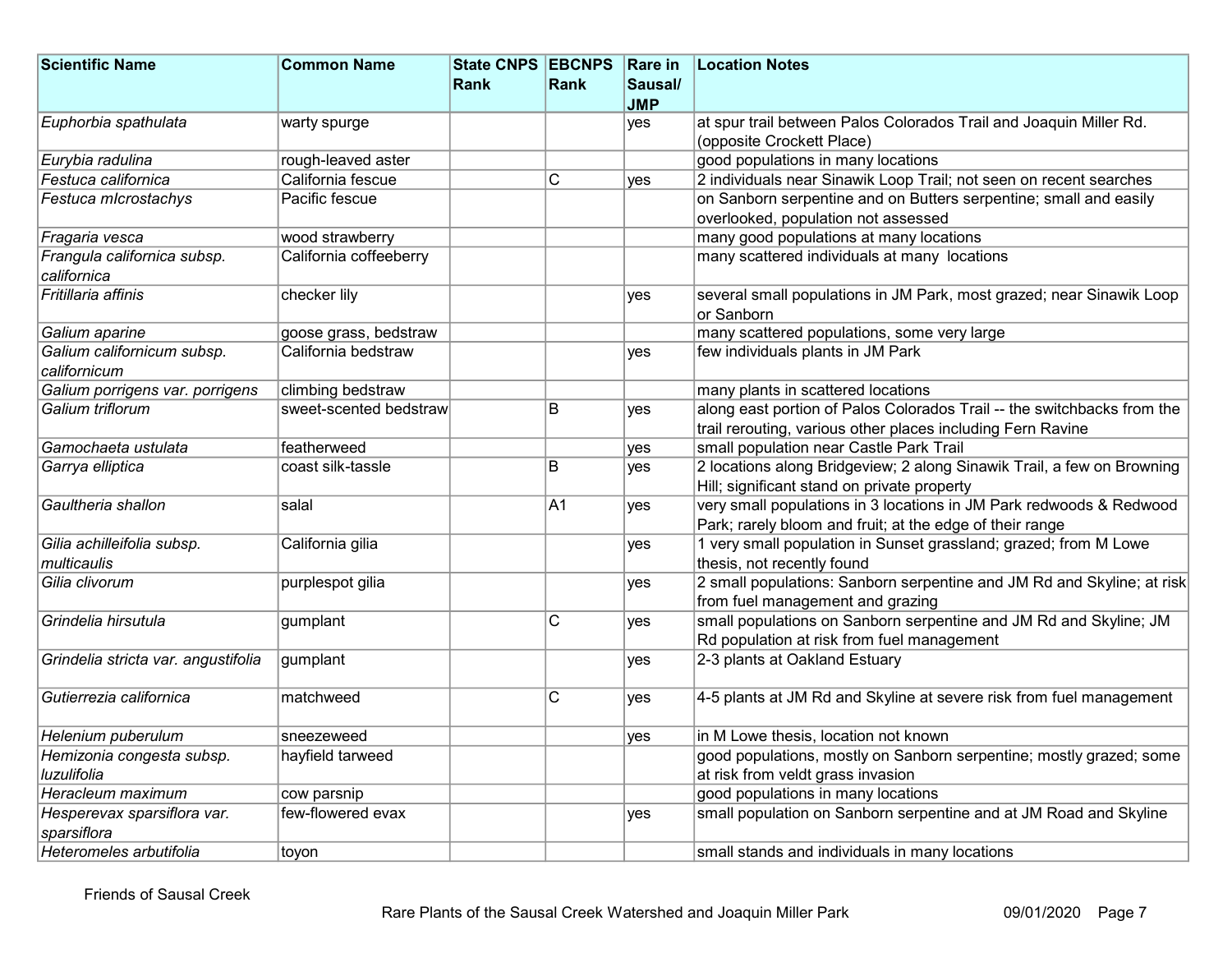| <b>Scientific Name</b>               | <b>Common Name</b>                             | State CNPS EBCNPS |                         | <b>Rare in</b> | <b>Location Notes</b>                                                                                                                                                                                                                                  |
|--------------------------------------|------------------------------------------------|-------------------|-------------------------|----------------|--------------------------------------------------------------------------------------------------------------------------------------------------------------------------------------------------------------------------------------------------------|
|                                      |                                                | <b>Rank</b>       | Rank                    | Sausal/        |                                                                                                                                                                                                                                                        |
|                                      |                                                |                   |                         | <b>JMP</b>     |                                                                                                                                                                                                                                                        |
| Heterotheca sessiliflora subsp.      | hairy golden aster                             |                   | $\overline{\mathrm{c}}$ | yes            | very small population on Sanborn serpentine; formerly grazed;                                                                                                                                                                                          |
| bolanderi                            |                                                |                   |                         |                | protected by FOSC for last several grazing seasons                                                                                                                                                                                                     |
| Heuchera micrantha                   | alumroot                                       |                   | C                       | ves            | small, scattered populations near Sequoia-Bayview Trail                                                                                                                                                                                                |
| Holodiscus discolor var. discolor    | ocean spray                                    |                   |                         |                | many scattered stands and individuals at many locations                                                                                                                                                                                                |
| Hosackia stipularis var. stipularis  | balsam bird's-foot<br>trefoil; stipulate lotus |                   | A1                      | ves            | 1 very small population (under 25) with brittleleaf manzanitas near<br>Sequoia-Bayview Trail; only population in Alameda/Contra Costa<br>Counties. At risk from loss of senescent manzanitas and encroaching<br>trees; only site in Ala/CoCo Counties! |
| Iris douglasiana                     | Douglas' iris                                  |                   | A <sub>2</sub>          |                | 1 large original population near Chabot often cut by fuel management;<br>some smaller satellite populations nearby sometimes cut; many strong<br>outplantings in FOSC restoration sites and gardens                                                    |
| Jaumea carnosa                       | marsh jaumea                                   |                   |                         | ves            | small population at estuary may have been affected by invasive<br>cordgrass extermination                                                                                                                                                              |
| Juncus bufonius var. bufonius        | toad rush                                      |                   |                         | yes            | small population in Fern Ravine wetland; sporadic sitings in other wet<br>areas                                                                                                                                                                        |
| Juncus effusus subsp. pacificus      | bog rush                                       |                   |                         | yes            | 1 good population at Fern Ravine wetland at start of Fern Ravine Creek                                                                                                                                                                                 |
| Juncus patens                        | common rush                                    |                   |                         |                | many populations and individuals at many locations                                                                                                                                                                                                     |
| Juncus xiphioides                    | iris-leaf rush                                 |                   |                         |                | scattered populations in several riparian and seep locations                                                                                                                                                                                           |
| Koeleria macrantha                   | junegrass                                      |                   | C                       | yes            | scattered individuals and small populations, mostly on Sanborn<br>serpentine and JM Rd and Skyline                                                                                                                                                     |
| Lathyrus vestitus var. vestitus      | Pacific pea                                    |                   |                         | yes            | scattered locations in JM Park and near Bridgeview Trail; not plentiful                                                                                                                                                                                |
| Lepidium nitidum                     | shining pepperweed                             |                   |                         | ves            | 1 very small population on Sanborn serpentine                                                                                                                                                                                                          |
| Lepidium strictum                    | upright pepperweed                             |                   |                         | ves            | 1 population on Sequoia-Bayview Trail; populations on JM Road and<br>Skyline and at Lookout Plant; one plant in Sanborn pavement crack                                                                                                                 |
| Logfia filaginoides                  | California cottonrose                          |                   |                         | yes            | 1 small population at JM Rd and Skyline; at risk from fuel management                                                                                                                                                                                  |
| Lomatium utriculatum                 | common lomatium                                |                   |                         | yes            | 3 plants near east end of Sinawik Loop Trail; 2 plants in low meadow<br>below Browning Monument                                                                                                                                                        |
| Lonicera hispidula                   | California honeysuckle                         |                   |                         |                | good populations in many scattered locations                                                                                                                                                                                                           |
| Lonicera involucrata var.            | black twinberry                                |                   | B                       | yes            | 1 known site near Sequoia-Bayview burned in 2013; some successful                                                                                                                                                                                      |
| ledebourii                           |                                                |                   |                         |                | outplants near El Centro                                                                                                                                                                                                                               |
| Lonicera subspicata var.<br>denudata | wild honeysuckle                               |                   |                         |                | in M Lowe thesis, location not known                                                                                                                                                                                                                   |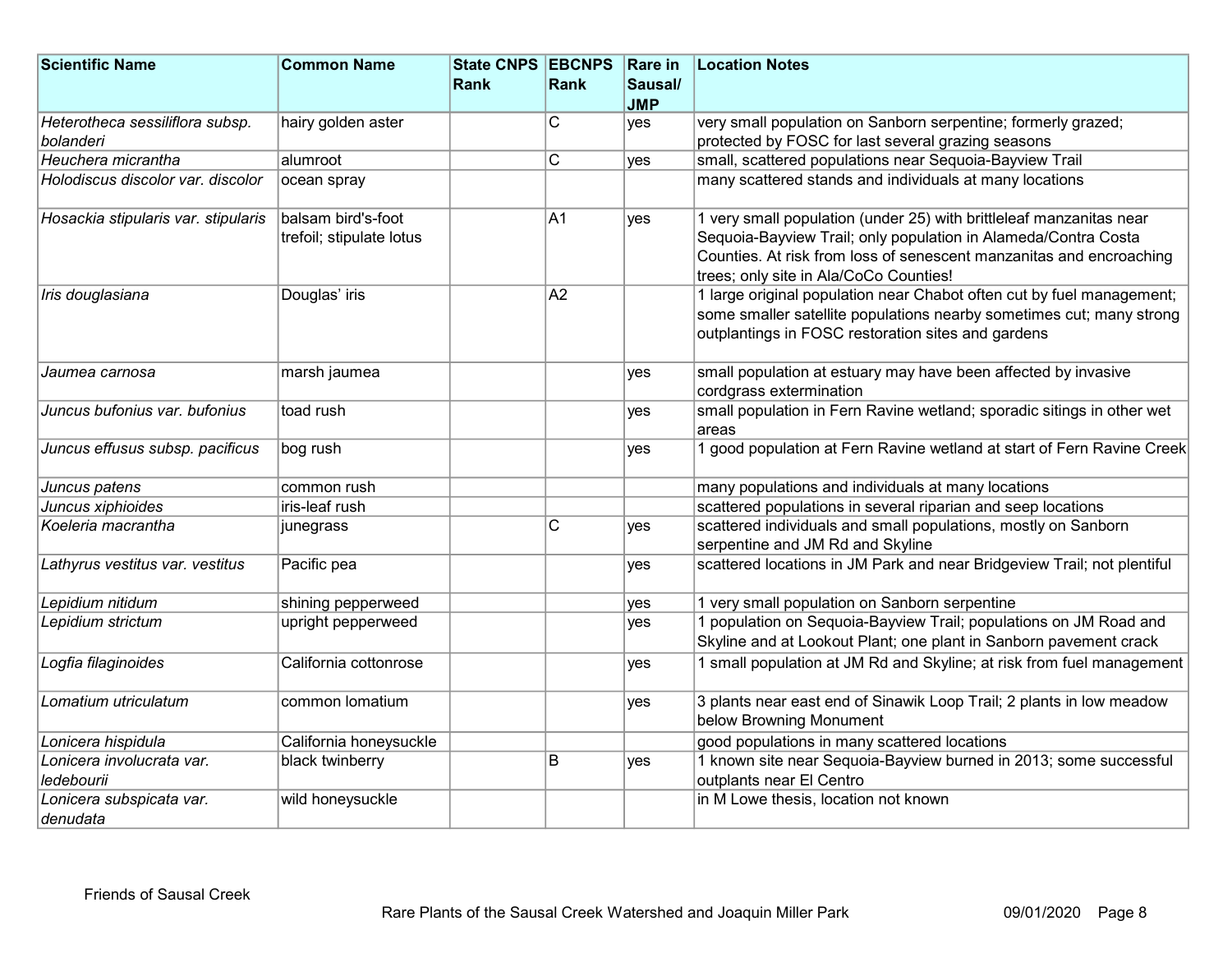| <b>Scientific Name</b>            | <b>Common Name</b>            | State CNPS EBCNPS |                       | Rare in    | <b>Location Notes</b>                                                          |
|-----------------------------------|-------------------------------|-------------------|-----------------------|------------|--------------------------------------------------------------------------------|
|                                   |                               | Rank              | Rank                  | Sausal/    |                                                                                |
|                                   |                               |                   |                       | <b>JMP</b> |                                                                                |
| Lupinus albifrons var. albifrons  | silver bush lupine            |                   |                       |            | most plants on Sanborn serpentine, population recovering from former           |
|                                   |                               |                   |                       |            | grazing; scattered others in JM Park; some in Shepherd Canyon on               |
|                                   |                               |                   |                       |            | rocky outcrops at risk from fuel management                                    |
| Lupinus bicolor                   | bicolored lupine              |                   |                       | ves        | below Lookout Point and on Butters parcel                                      |
| Lupinus formosus var. formosus    | summer lupine                 |                   |                       |            | single plant on Sanborn serpentine; formerly grazed                            |
| Lupinus nanus                     | sky lupine                    |                   |                       | yes        | on Butters parcel                                                              |
| Lupinus succulentus               | arroyo lupine                 |                   |                       | yes        | moderate population on Sanborn serpentine at risk from grazing; new            |
|                                   |                               |                   |                       |            | moderate population in Montclair Park rebounded after broom removal            |
| Luzula comosa var. comosa         | common woodrush               |                   |                       |            | small populations in JM Park; few locations (small cryptic plant)              |
| Lysimachia latifolia              | star flower                   |                   | C                     |            | scattered populations, some very large, in JM Park                             |
| Madia elegans                     | common madia                  |                   | $\overline{\text{c}}$ | ves        | 1 population near JM Rd and Skyline                                            |
| Madia gracilis                    | slender tarweed               |                   |                       |            | small populations; 2 on Sanborn serpentine, 1 near Sunset Trail; 1 on          |
|                                   |                               |                   |                       |            | <b>Butters parcel</b>                                                          |
| Madia sativa                      | coast tarweed                 |                   |                       |            | good population at Fern Ravine; other scattered locations in JM Park           |
| Maianthemum racemosum             | large false Solomon's         |                   |                       | yes        | scattered individuals and stands in JM Park and Dimond Canyon; ivy             |
|                                   | seal                          |                   |                       |            | competing with many                                                            |
| Maianthemum stellatum             | small false Solomon's<br>seal |                   |                       |            | many good populations in scattered locations; ivy competing with some<br>areas |
| Marah fabacea                     | California man-root           |                   |                       |            | many scattered locations                                                       |
| Marah oregana                     | coast man-root                |                   |                       |            | scattered locations                                                            |
| Melica californica                | California melic              |                   | C                     | yes        | small populations in scattered locations; at risk from fuel management         |
| Melica torreyana                  | Torrey's melic grass          |                   |                       |            | many populations in many scattered locations                                   |
| Microseris douglasii subsp.       | Douglas' microseris           |                   |                       | yes        | very small populations at 2 locations on Sanborn serpentine, and 1             |
| douglasii                         |                               |                   |                       |            | smallpopulation at JM Road and Skyline                                         |
| Monardella villosa subsp. villosa | coyote mint                   |                   |                       | yes        | small populations in JM Park, most at risk from grazing                        |
| Nasturtium officinale             | watercress                    |                   |                       |            | scattered riparian locations                                                   |
| Navarretia mellita                | honeyscented                  |                   | C                     | yes        | small population near Sequoia-Bayview Trail                                    |
|                                   | pincushionplant               |                   |                       |            |                                                                                |
| Navarretia squarrosa              | skunkweed                     |                   |                       |            | small scattered populations                                                    |
| Nemophila heterophylla            | small baby-blue eyes          |                   |                       |            | good populations at 2-3 scattered locations                                    |
| Oemleria cerasiformis             | oso berry                     |                   |                       |            | 1 or 2 good stands in JM Park, many scattered individuals                      |
| Oenanthe sarmentosa               | water parsley                 |                   |                       |            | good populations in Dimond Canyon riparian areas; one population               |
|                                   |                               |                   |                       |            | known in JM Park along Castle Park Trail in ravine of Cinderella               |
|                                   |                               |                   |                       |            | tributary                                                                      |
| Orobanche fasciculata             | clustered broomrape           |                   |                       | yes        | over 30 plants near western Sunsest Trail                                      |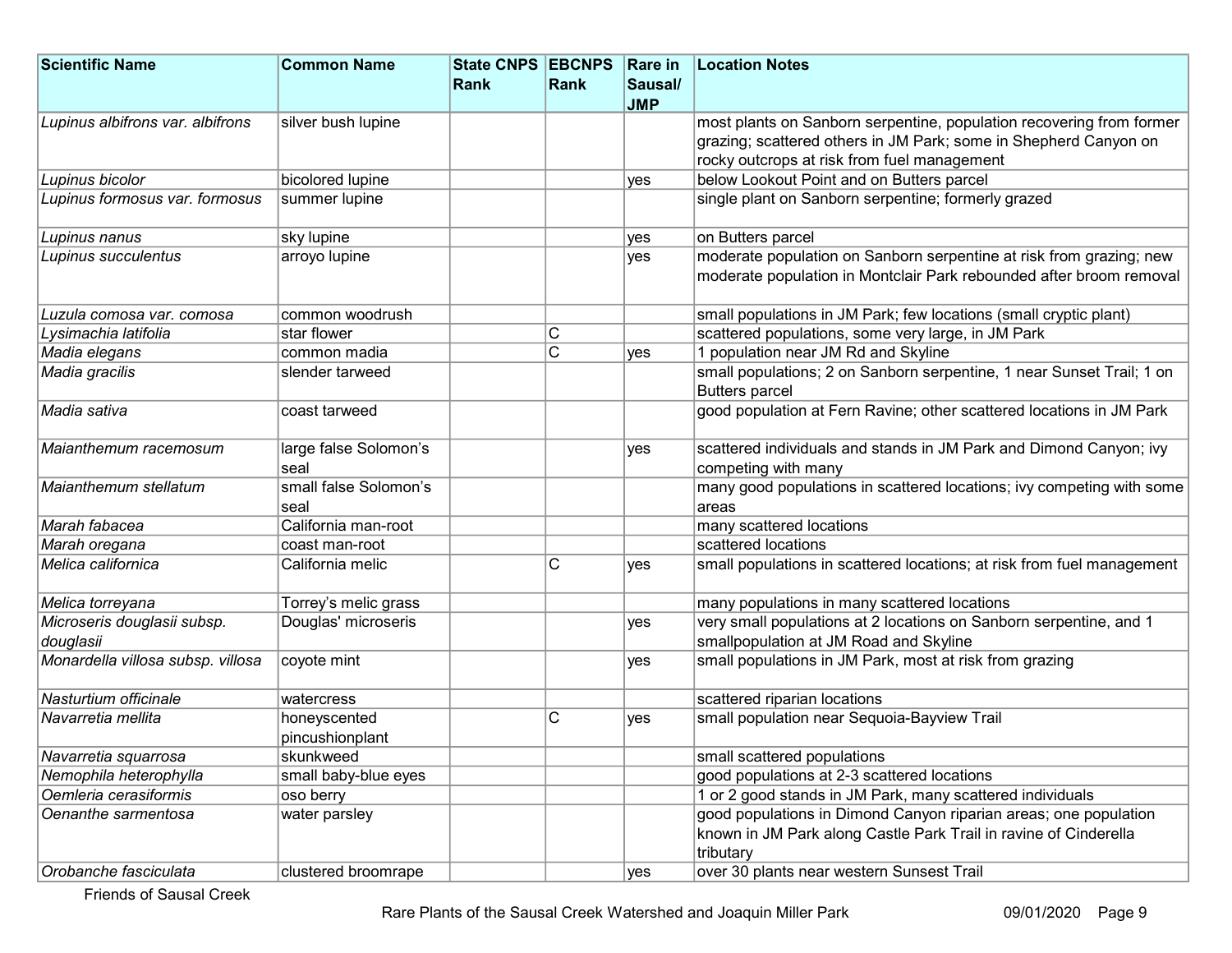| <b>Scientific Name</b>                          | <b>Common Name</b>            | <b>State CNPS EBCNPS</b> |                 | <b>Rare in</b> | <b>Location Notes</b>                                                    |
|-------------------------------------------------|-------------------------------|--------------------------|-----------------|----------------|--------------------------------------------------------------------------|
|                                                 |                               | Rank                     | Rank            | Sausal/        |                                                                          |
|                                                 |                               |                          |                 | <b>JMP</b>     |                                                                          |
| Osmorhiza berteroi                              | wood cicely                   |                          |                 |                | scattered in many locations in JM Park                                   |
| Oxalis oregana                                  | redwood sorrel                |                          | A1              | yes            | 1 population in Dimond Canyon; many individuals; one FOSC-planted        |
|                                                 |                               |                          |                 |                | site from local natives at Fern Ravine; new site in JM Park planted (not |
|                                                 |                               |                          |                 |                | by FOSC!) with nonlocal plants;                                          |
| Pellaea andromedifolia                          | coffee fern                   |                          |                 | <b>ves</b>     | small scattered populations or individuals, most on serpentine or rock   |
|                                                 |                               |                          |                 |                | outcrops                                                                 |
| Pentagramma triangularis subsp.<br>triangularis | goldback fern                 |                          |                 |                | many scattered locations; good revival at ivy removal sites              |
| Perideridia kelloggii                           | yampah                        |                          |                 |                | 3 small to moderate populations, some scattered individuals;             |
|                                                 |                               |                          |                 |                | sometimes grazed; some areas protected by FOSC recently                  |
| Persicaria punctata                             | water smartweed               |                          |                 | yes            | Found in Dimond Canyon creekbed on a hike with CNPS                      |
| Phacelia californica                            | California phacelia           |                          |                 |                | good populations at scattered locations                                  |
| Phacelia imbricata subsp.                       | imbricate phacelia            |                          |                 |                | scattered populations in JM Park, most on serpentine or rock outcrops;   |
| imbricata                                       |                               |                          |                 |                | moderate populations in Beaconsfield                                     |
| Pholistoma auritum var. auritum                 | fiesta flower                 |                          | B               | yes            | seen below Bridgeview Trail by Chris Thayer; location/population         |
|                                                 |                               |                          |                 |                | unknown; possibly extirpated                                             |
| Physocarpus capitatus                           | ninebark                      |                          | C               |                | large healthy stands along Palo Seco Creek; some near Cinderella         |
|                                                 |                               |                          |                 |                | Creek; some in Beaconsfield recovering from fuel management              |
| Piperia elegans subsp. elegans                  | elegant rein orchid           |                          | B               | yes            | few populations, generally small sizes                                   |
| Piperia elongata                                | dense flowered rein<br>orchid |                          | $\overline{A2}$ | ves            | 4 known populations in JM Park, very small population sizes              |
| Piperia transversa                              | royal rein orchid             |                          |                 | yes            | only a few locations recorded; no estimate of population size.           |
| Plantago erecta                                 | California plantain           |                          |                 |                | various places on Sanborn serpentine; good populations, some at risk     |
|                                                 |                               |                          |                 |                | from grazing; population at JM Road and Skyline at risk from fuel        |
|                                                 |                               |                          |                 |                | management                                                               |
| Polypodium calirhiza                            | licorice fern                 |                          |                 |                | many good populations at scattered locations; some at risk from ivy      |
| Polypodium scouleri                             | leather fern                  |                          | A <sub>2</sub>  | yes            | 1 population at Exeter chaparral area; private property                  |
| Polystichum munitum                             | western sword fern            |                          |                 |                | many good populations at many locations                                  |
| Populus trichocarpa                             | black cottonwood              |                          | C               |                | Beaconsfield Canyon and upstream; many trees                             |
| Primula hendersonii                             | shooting stars                |                          |                 | yes            | 1 small population near Sinawik Loop Trail                               |
| Prosartes hookeri                               | fairy bells                   |                          | C               |                | good scattering of plants along Palos Colorados trail; others scattered  |
|                                                 |                               |                          |                 |                | ∣in JM Park and Dimond Canyon; some in Shepherd Canyon                   |
| Prunus ilicifolia subsp. ilicifolia             | hollyleaf cherry              |                          | B               | yes            | 1 or 2 plants near Sequoia Point don't seem to flower or fruit; also 1   |
|                                                 |                               |                          |                 |                | plant near Sequoia-Bayview Trail and one near Sinawik Loop Trail         |
| Pseudognaphalium beneolens                      | cudweed                       |                          | C               | yes            | small population near West Ridge Trail; a few near JM Road and           |
|                                                 |                               |                          |                 |                | Skyline, 2 or 3 below Community Center near JM Road; all at risk from    |
|                                                 |                               |                          |                 |                | fuel management                                                          |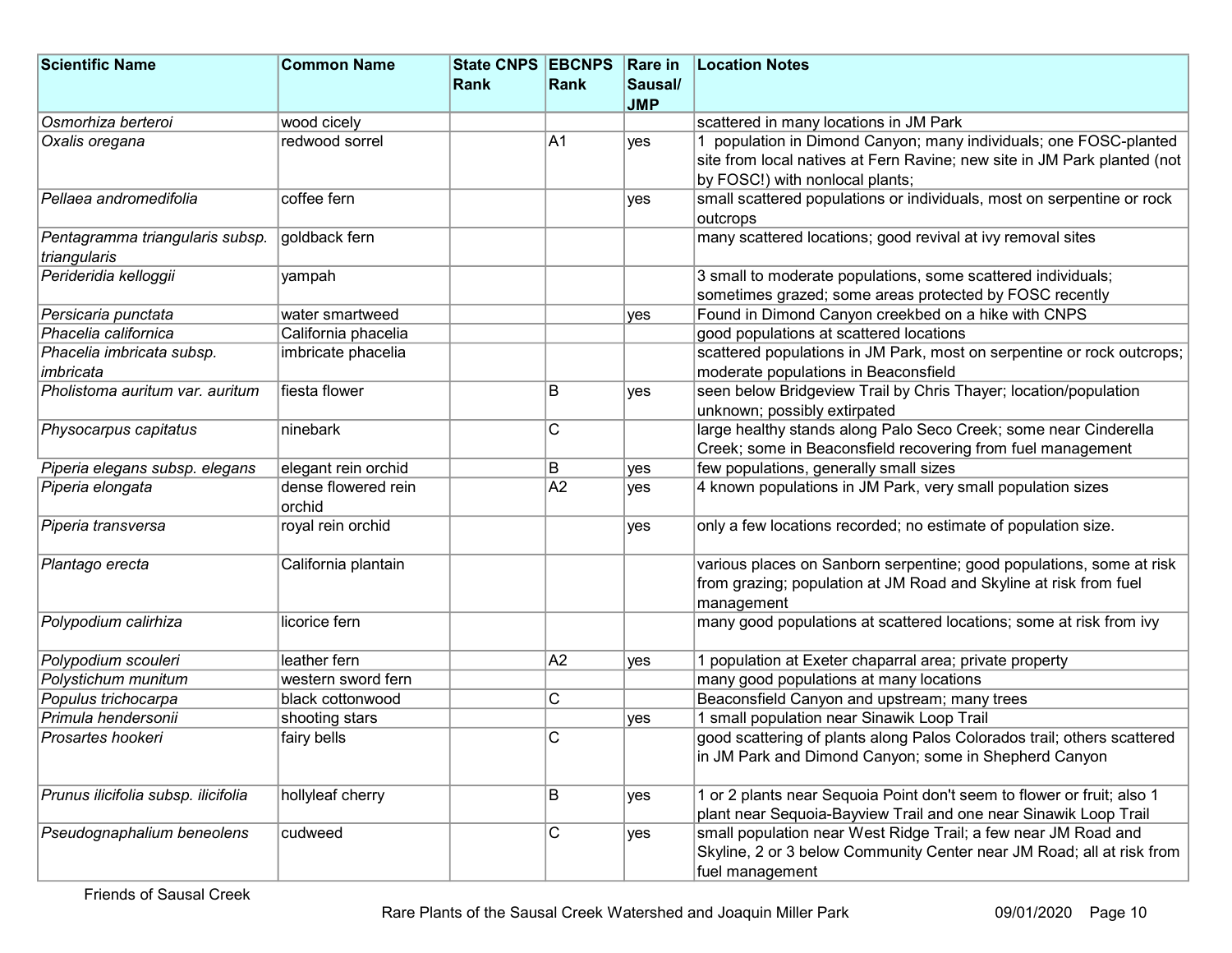| <b>Scientific Name</b>                                | <b>Common Name</b>     | State CNPS EBCNPS |      | <b>Rare in</b> | <b>Location Notes</b>                                                    |
|-------------------------------------------------------|------------------------|-------------------|------|----------------|--------------------------------------------------------------------------|
|                                                       |                        | Rank              | Rank | Sausal/        |                                                                          |
|                                                       |                        |                   |      | <b>JMP</b>     |                                                                          |
| Pseudognaphalium biolettii                            | cudweed                |                   | A2   |                | from M Lowe thesis; not recently located                                 |
| Pseudognaphalium californicum                         | California cudweed     |                   |      |                | a few scattered small populations in JM Park on Sanborn serpentine       |
|                                                       |                        |                   |      |                | and near Fern Ravine; some at risk from grazing                          |
| Pseudognaphalium                                      | pink everlasting       |                   |      |                | a few scattered populations in JM Park, one large                        |
| ramosissimum                                          |                        |                   |      |                |                                                                          |
| Pteridium aquilinum var.                              | bracken fern           |                   |      |                | good populations at many locations                                       |
| pubescens                                             |                        |                   |      |                |                                                                          |
| Quercus agrifolia var. agrifolia                      | coast live oak         |                   |      |                | throughout watershed; at risk from Sudden Oak Death                      |
| Quercus chrysolepis                                   | canyon live oak        |                   | A2   | yes            | 1 location along Cinderella Trail has several trees; 1 tree near Sanborn |
|                                                       |                        |                   |      |                | in nursery fence; 1 tree on Butters section. At risk from SOD?           |
|                                                       |                        |                   |      |                |                                                                          |
| Quercus parvula var. shrevei                          | Shreve oak             |                   | A2   | yes            | Exeter chaparral area; number unknown, very few plants. At risk from     |
|                                                       |                        |                   |      |                | SOD?                                                                     |
| Quercus wislizeni var. wislizeni                      | Interior live oak      |                   |      | yes            | 1 location, several trees on Sinawik Loop Trail; 1 near Sequoia-         |
|                                                       |                        |                   |      |                | Bayview and Chaparral Trails. At risk from SOD?                          |
| Quercus X morehus                                     | oracle oak             |                   |      | yes            | 1 plant on Sequoia-Bayview Trail; Q. kellogii/Q. wislizenii hybrid; very |
|                                                       |                        |                   |      |                | close to trail; could easily be lost during trail clearing               |
| Rafinesquia californica                               | California chicory     |                   | B    | yes            | good population on new portion of eastern Sunset Trail in 2015 but few   |
|                                                       |                        |                   |      |                | plants in 2016; in 2016, good bloom near Chaparral Trail; uncommon in    |
|                                                       |                        |                   |      |                | <b>JM Park</b>                                                           |
| Ranunculus californicus var.                          | California buttercup   |                   |      |                | almost all areas grazed, but large populations in scattered locations in |
| californicus                                          |                        |                   |      |                | <b>JM Park and Dimond Canyon</b>                                         |
| Rhamnus crocea                                        | redberry buckthorn     |                   | C    | yes            | 1 small population in Castle Canyon at risk from fuel management         |
| Ribes californicum var.                               | hillside gooseberry    |                   |      | yes            | a few scattered individuals in JM Park and Dimond Canyon                 |
| californicum                                          |                        |                   |      |                |                                                                          |
| Ribes divaricatum var. pubiflorum straggly gooseberry |                        |                   | B    | yes            | scattered individuals in JM Park and Beaconsfield                        |
|                                                       |                        |                   |      |                |                                                                          |
| Ribes menziesii                                       | canyon gooseberry      |                   |      | yes            | scattered individuals in JM Park and Dimond Canyon                       |
| Ribes sanguineum var.                                 | pink-flowering currant |                   | C    |                | scattered individuals and populations                                    |
| glutinosum                                            |                        |                   |      |                |                                                                          |
| Rosa californica                                      | California wild rose   |                   |      | yes            | 2 small stands in JM Park plus 1 large healthy stand near Sequoia        |
|                                                       |                        |                   |      |                | Arena                                                                    |
| Rosa gymnocarpa var.                                  | wood rose              |                   |      |                | good populations in scattered locations                                  |
| gymnocarpa                                            |                        |                   |      |                |                                                                          |
| Rosa spithamea                                        | ground rose            |                   | С    |                | good populations in 2 or 3 locations near Sinawik Loop Trail             |
| Rubus parviflorus                                     | thimbleberry           |                   |      |                | good populations in several locations                                    |
| <b>Rubus ursinus</b>                                  | California blackberry  |                   |      |                | good populations in several locations; seed reproduction at risk from    |
|                                                       |                        |                   |      |                | hybridization with Himalayan blackberry                                  |
| Rupertia physodes                                     | California tea         |                   |      | yes            | 1 small population near Sinawik Loop Trail; 1 small population in        |
|                                                       |                        |                   |      |                | Shepherd Canyon                                                          |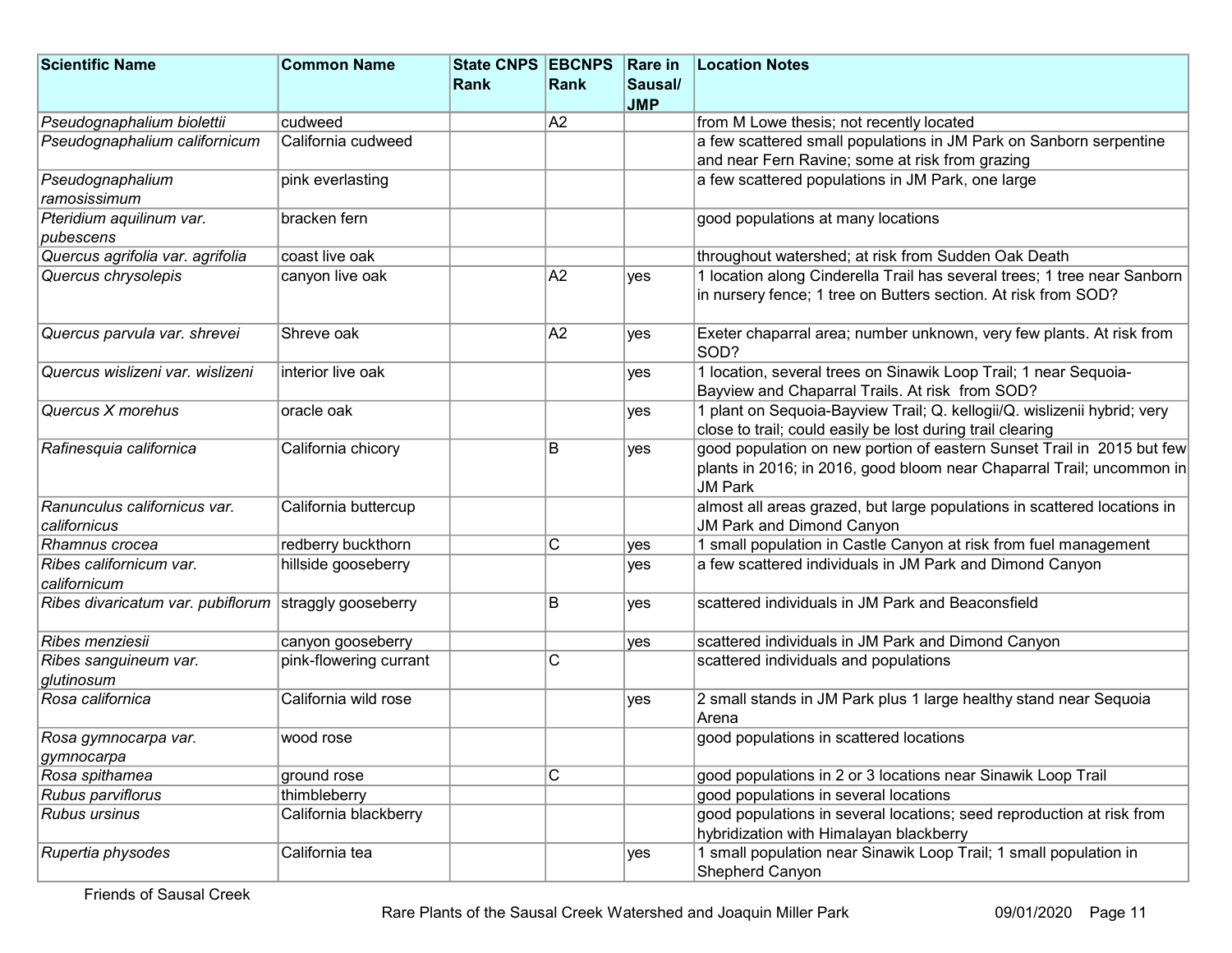| <b>Scientific Name</b>                  | <b>Common Name</b>     | State CNPS EBCNPS Rare in |                         |            | <b>Location Notes</b>                                                                                                                                                                                   |
|-----------------------------------------|------------------------|---------------------------|-------------------------|------------|---------------------------------------------------------------------------------------------------------------------------------------------------------------------------------------------------------|
|                                         |                        | <b>Rank</b>               | Rank                    | Sausal/    |                                                                                                                                                                                                         |
|                                         |                        |                           |                         | <b>JMP</b> |                                                                                                                                                                                                         |
| Sagina apetala                          | dwarf pearlwort        |                           |                         | yes        | growing in crack in parking lot pavement, Sanborn Dr                                                                                                                                                    |
| Salicornia sp.                          | pickleweed             |                           |                         |            | small population at estuary                                                                                                                                                                             |
| Salix laevigata                         | red willow             |                           |                         | yes        | 1 in Dimond Park; 1-2 in Beaconsfield                                                                                                                                                                   |
| Salix lasiolepis                        | arroyo willow          |                           |                         |            | few original plants; most Dimond Canyon willows are clones; small<br>populations in JM Park, Shepherd Canyon; scattered other<br>occurrences                                                            |
| Sambucus nigra subsp. caerulea          | blue elderberry        |                           |                         |            | many scattered individuals at many locations                                                                                                                                                            |
| Sambucus racemosa var.<br>racemosa      | red elderberry         |                           | A1                      | yes        | several plants along Cinderella Creek & tributaries in JM Park; several<br>near northern end of Castle Park Trail; a few plants in Beaconsfield<br>and upstream                                         |
| Sanicula bipinnatifida                  | poison sanicle         |                           |                         | yes        | small scattered population on Sanborn serpentine; sometimes grazed;<br>scattered plants on Butters section                                                                                              |
| Sanicula crassicaulis                   | Pacific sanicle        |                           |                         |            | many scattered small populations in JM Park; scattered populations in<br>Dimond Canyon and Shepherd Canyon                                                                                              |
| Sanicula laciniata                      | coastal blacksnakeroot |                           | A2                      | yes        | 1 small population with brittleleaf manzanitas near Sequoia-Bayview<br>Trail, at risk from loss of senescent manzanitas and encroaching trees                                                           |
| Sanicula tuberosa                       | tuberous sanicle       |                           | С                       | yes        | 1 very small population near Lookout Point at risk from grazing                                                                                                                                         |
| Scirpus microcarpus                     | small-fruited bulrush  |                           | $\overline{\mathrm{c}}$ | ves        | in Larry Lane flood-control basin; large population at risk from silt, flood<br>management                                                                                                              |
| Scrophularia californica                | bee plant              |                           |                         |            | many scattered plants and populations in many locations                                                                                                                                                 |
| Sequoia sempervirens                    | coast redwood          |                           | B                       |            | large stands of second and third growth in JM Park and Dimond<br>Canyon                                                                                                                                 |
| Setaria parviflora                      | marsh bristlegrass     |                           |                         | yes        | one small population near Cascades; the area is mowed                                                                                                                                                   |
| Sidalcea malviflora subsp.<br>laciniata | checker mallow         |                           | $\mathsf C$             | yes        | few scattered individuals or small populations on Sanborn serpentine;<br>sometimes grazed                                                                                                               |
| Silene laciniata subsp. californica     | Indian pink            |                           | B                       | yes        | about 10 plants in 1 location near Sinawik Loop Trail                                                                                                                                                   |
| Sisyrinchium bellum                     | blue-eyed grass        |                           |                         |            | 3 significant populations in JM Park, all on serpentine; 2 formerly<br>grazed; one at risk from broom and star thistle; one often mowed or<br>grazed; other scattered individuals and small populations |
| Solanum americanum                      | common nightshade      |                           |                         |            | scattered individuals and populations in many locations                                                                                                                                                 |
| Solanum umbelliferum                    | blue witch             |                           |                         | yes        | few scattered individuals in JM Park and near Bridgeview Trail in<br>Dimond Canyon                                                                                                                      |
| Solidago velutina subsp.<br>californica | California goldenrod   |                           |                         |            | scattered populations, most at risk from grazing                                                                                                                                                        |
| Stachys rigida var. quercetorum         | wood mint              |                           |                         |            | many large populations in many locations                                                                                                                                                                |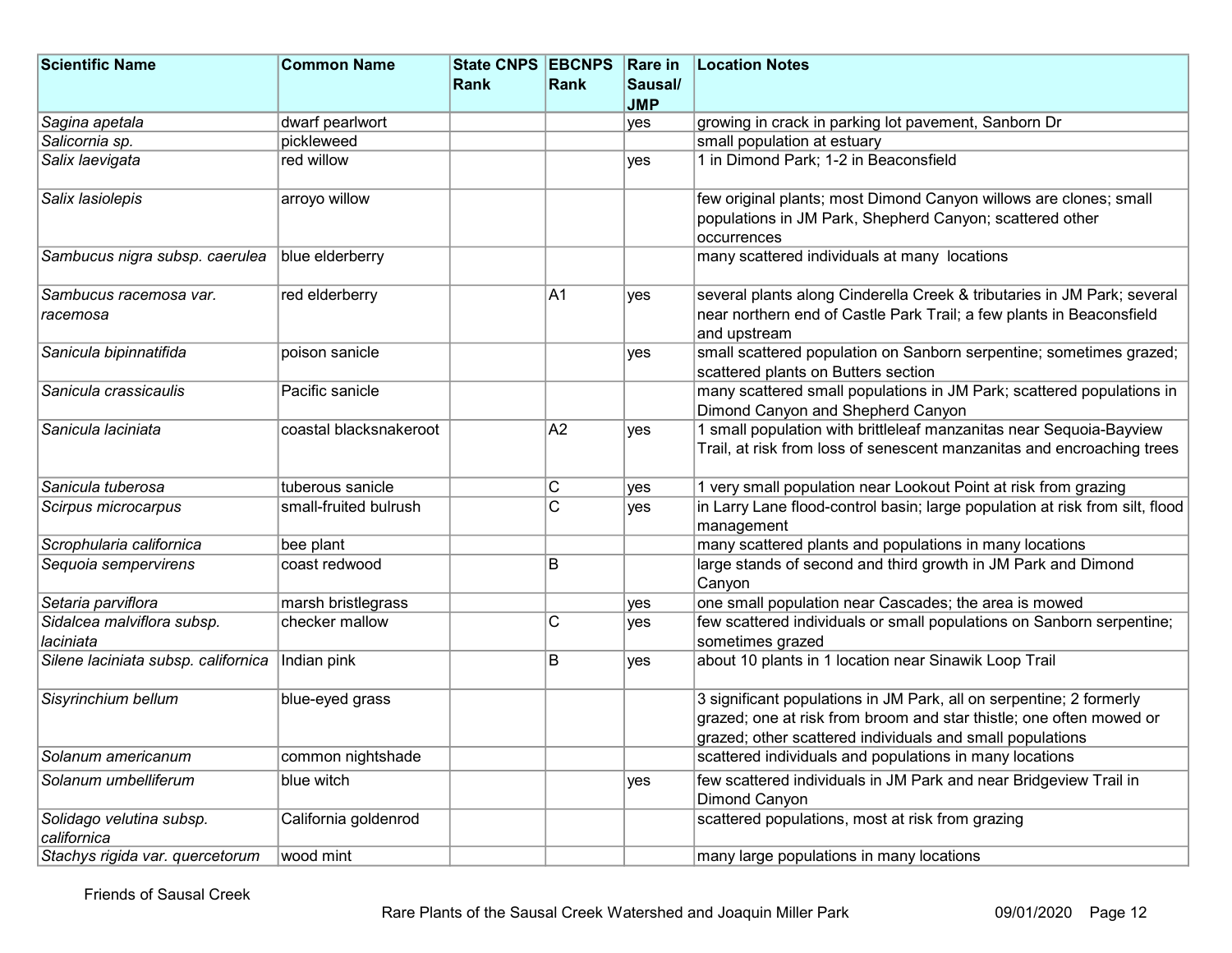| <b>Scientific Name</b>                  | <b>Common Name</b>     | <b>State CNPS EBCNPS</b> |                | <b>Rare in</b> | <b>Location Notes</b>                                                                                                                                                                                                           |
|-----------------------------------------|------------------------|--------------------------|----------------|----------------|---------------------------------------------------------------------------------------------------------------------------------------------------------------------------------------------------------------------------------|
|                                         |                        | Rank                     | Rank           | Sausal/        |                                                                                                                                                                                                                                 |
|                                         |                        |                          |                | <b>JMP</b>     |                                                                                                                                                                                                                                 |
| Stipa lepida                            | foothill needlegrass   |                          | C              |                | good populations in Sunset grasslands, Sanborn serpentine, and at                                                                                                                                                               |
|                                         |                        |                          |                |                | JM Rd and Skyline; some in Shepherd Canyon and Beaconsfield;                                                                                                                                                                    |
|                                         |                        |                          |                |                | careful management of grazing needed to avoid damage to crowns of                                                                                                                                                               |
|                                         |                        |                          |                |                | plants                                                                                                                                                                                                                          |
| Stipa pulchra                           | purple needlegrass     |                          | C              |                | good populations in Sunset grasslands, Sanborn serpentine, at JM Rd<br>and Skyline and Butters parcel; some in Shepherd Canyon and<br>Beaconsfield; careful management of grazing needed to avoid damage<br>to crowns of plants |
| Streptanthus glandulosus subsp.         | iewelflower            |                          | В              | yes            | very small population near Sunset Trail; most of area grazed; extreme                                                                                                                                                           |
| glandulosus                             |                        |                          |                |                | risk of extirpation, if not already gone                                                                                                                                                                                        |
| Stylocline gnaphaloides                 | everlasting nest straw |                          | A2             | <b>ves</b>     | small population on Sanborn serpentine at risk from off-trail cyclists                                                                                                                                                          |
| Symphoricarpos albus var.<br>laevigatus | snowberry              |                          |                |                | many good populations at scattered locations                                                                                                                                                                                    |
| Symphoricarpos mollis                   | creeping snowberry     |                          |                |                | mostly on or near Sanborn serpentine in wooded areas, some in oak                                                                                                                                                               |
|                                         |                        |                          |                |                | understory near Sequoia Arena; good populations                                                                                                                                                                                 |
| Symphyotrichum chilense                 | common aster           |                          |                |                | small populations on and near Sanborn serpentine; grazing reductions                                                                                                                                                            |
|                                         |                        |                          |                |                | have improved stand size                                                                                                                                                                                                        |
| Taraxia ovata                           | suncups                |                          | C              | yes            | 2 very small populations: West Trail and Castle Park Trail in JM Park;                                                                                                                                                          |
|                                         |                        |                          |                |                | near driveway to Sequoia Arena                                                                                                                                                                                                  |
| Tellima grandiflora                     | fringe cups            |                          | В              |                | scattered populations in JM Park                                                                                                                                                                                                |
| Thalictrum fendleri var.                | meadow-rue             |                          |                | yes            | population above Bridgeview Trail often cut by PG&E one clump in JM                                                                                                                                                             |
| polycarpum                              |                        |                          |                |                | Park in heavy shade and very near trail                                                                                                                                                                                         |
| Toxicodendron diversilobum              | poison oak             |                          |                |                | it's everywhere!                                                                                                                                                                                                                |
| <b>Toxicoscordion fremontii</b>         | death camas, star lily |                          |                | yes            | 1 small population plus scattered individuals in Dimond Park and JM                                                                                                                                                             |
|                                         |                        |                          |                |                | Park; good population on private property near Bridgeview Trail and                                                                                                                                                             |
|                                         |                        |                          |                |                | another near Marj Saunders Park                                                                                                                                                                                                 |
| Trifolium albopurpureum var.            | Indian clover          |                          |                | yes            | small population along Palos Colorados Trail                                                                                                                                                                                    |
| albopurpureum                           |                        |                          |                |                |                                                                                                                                                                                                                                 |
| Trifolium ciliolatum                    | ciliate clover         |                          |                | yes            | in M Lowe thesis but not found since 2000                                                                                                                                                                                       |
| Trifolium gracilentum                   | pinpoint clover        |                          |                | yes            | 3 small populations in JM Park: 1 near Sunset Trail; 1 near Sanborn, 1<br>on Butters parcel                                                                                                                                     |
| Trifolium microdon                      | thimble clover         |                          |                | yes            | 1 plant at lower end of Sanborn Dr on serpentine                                                                                                                                                                                |
| Trifolium willdenovii                   | tomcat clover          |                          |                | yes            | 1 plant near Wild Rose Tr                                                                                                                                                                                                       |
| Trillium chloropetalum                  | giant trillium         |                          |                |                | 3 good populations in 3 scattered locations; other small populations                                                                                                                                                            |
|                                         |                        |                          |                |                | and individuals; natural recruitment by seed threatened by arrival of                                                                                                                                                           |
|                                         |                        |                          |                |                | Argentine ants                                                                                                                                                                                                                  |
| Trillium ovatum subsp. ovatum           | white trillium         |                          | A <sub>2</sub> |                | large population near Orchard Creek in Fern Ravinem approx. 150;                                                                                                                                                                |
|                                         |                        |                          |                |                | many plants near 2015 reroute of Palos Colorados Trail; other small                                                                                                                                                             |
|                                         |                        |                          |                |                | populations and individuals in JM Park                                                                                                                                                                                          |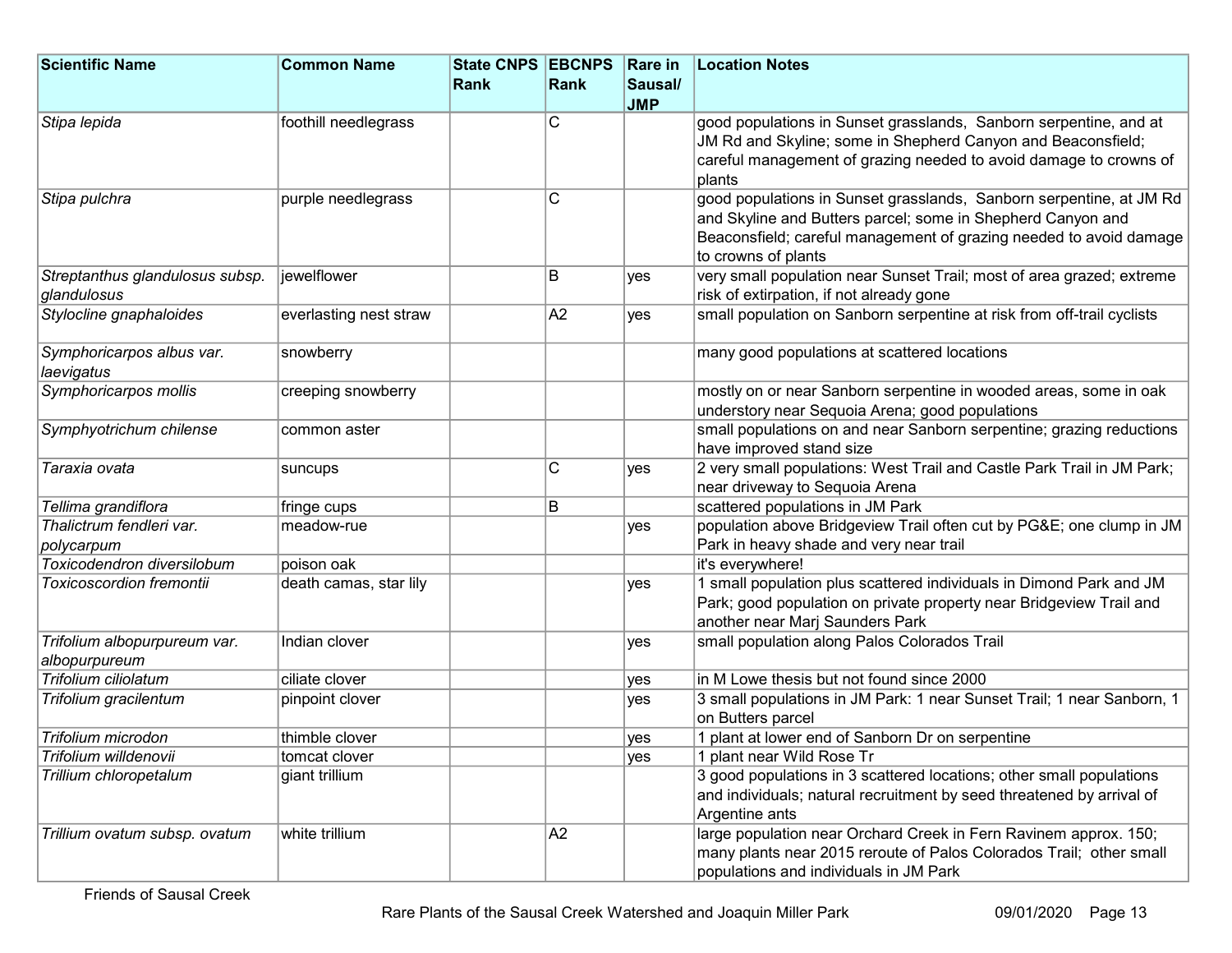| <b>Scientific Name</b>           | <b>Common Name</b>     | <b>State CNPS EBCNPS</b> |              | <b>Rare in</b> | <b>Location Notes</b>                                                     |
|----------------------------------|------------------------|--------------------------|--------------|----------------|---------------------------------------------------------------------------|
|                                  |                        | <b>Rank</b>              | Rank         | Sausal/        |                                                                           |
|                                  |                        |                          |              | <b>JMP</b>     |                                                                           |
| Triphysaria pusilla              | dwarf owl's clover     |                          |              | yes            | 1 location near Pyramid; often grazed; very small annual                  |
| Triteleia laxa                   | Ithuriel's spear       |                          |              |                | most in grazed areas on Sanborn serpentine or in Sinawik Loop Trail       |
|                                  |                        |                          |              |                | meadow; also at risk from spreading veldt grass (Ehrharta erecta)         |
| Typha latifolia                  | broad-leaved cattail   |                          |              | <b>ves</b>     | small population at Fern Ravine wetland; sporadic appearances in          |
|                                  |                        |                          |              |                | seeps and leaks in JM Park                                                |
| Umbellularia californica         | California bay         |                          |              |                | throughout watershed                                                      |
| Uropappus lindleyi               | silver puffs           |                          |              | ves            | all on serpentine or rock outcrops in JM Park                             |
| Urtica dioica subsp. holosericea | stinging nettle        |                          |              |                | good populations in scattered riparian locations and seeps                |
|                                  |                        |                          |              |                |                                                                           |
| Vaccinium ovatum                 | California huckleberry |                          | B            |                | widespread in upper JM Park, 1 known plant in Shepherd Canyon;            |
|                                  |                        |                          |              |                | small population in Beaconsfield                                          |
| Veronica americana               | American brooklime     |                          | $\mathsf{C}$ | ves            | original find in Dimond Canyon; current locations not known; badly        |
|                                  |                        |                          |              |                | affected by heavy creek flows                                             |
| Vicia americana subsp.           | American vetch         |                          |              | ves            | on Butters parcel and inside Sanborn loop drive                           |
| americana                        |                        |                          |              |                |                                                                           |
| Vicia gigantea                   | giant vetch            |                          | C            |                | many scattered creekside locations; some populations very healthy;        |
|                                  |                        |                          |              |                | some very small                                                           |
| Viola adunca subsp. adunca       | western dog violet     |                          | A1           | yes            | 1 location with few individuals; area used for parking by users of nearby |
|                                  |                        |                          |              |                | picnic site                                                               |
| Viola glabella                   | stream violet          |                          | A2           | ves            | 1 small population in Redwood Park near Chabot SSC                        |
| Viola pedunculata                | Johnny jumpups         |                          | C            | yes            | 1 small clump in area recently cleared of broom                           |
| Viola sempervirens               | evergreen violet       |                          | A1           | ves            | 2-3 small to moderate populations in JM Park redwoods                     |
| Woodwardia fimbriata             | giant chain fern       |                          |              | ves            | 3 locations: 1 plant in Dimond Canyon; about 3 in Shepherd Canyon         |
|                                  |                        |                          |              |                | near Escher, several in JM Park near Cinderella Creek, very few plants    |
|                                  |                        |                          |              |                |                                                                           |
| Wyethia angustifolia             | narrowleaf mule-ears   |                          |              | <b>ves</b>     | two locations on serpentine or rock outcrops near Sanborn or on           |
|                                  |                        |                          |              |                | Butters parcel; sometimes grazed; small populations                       |